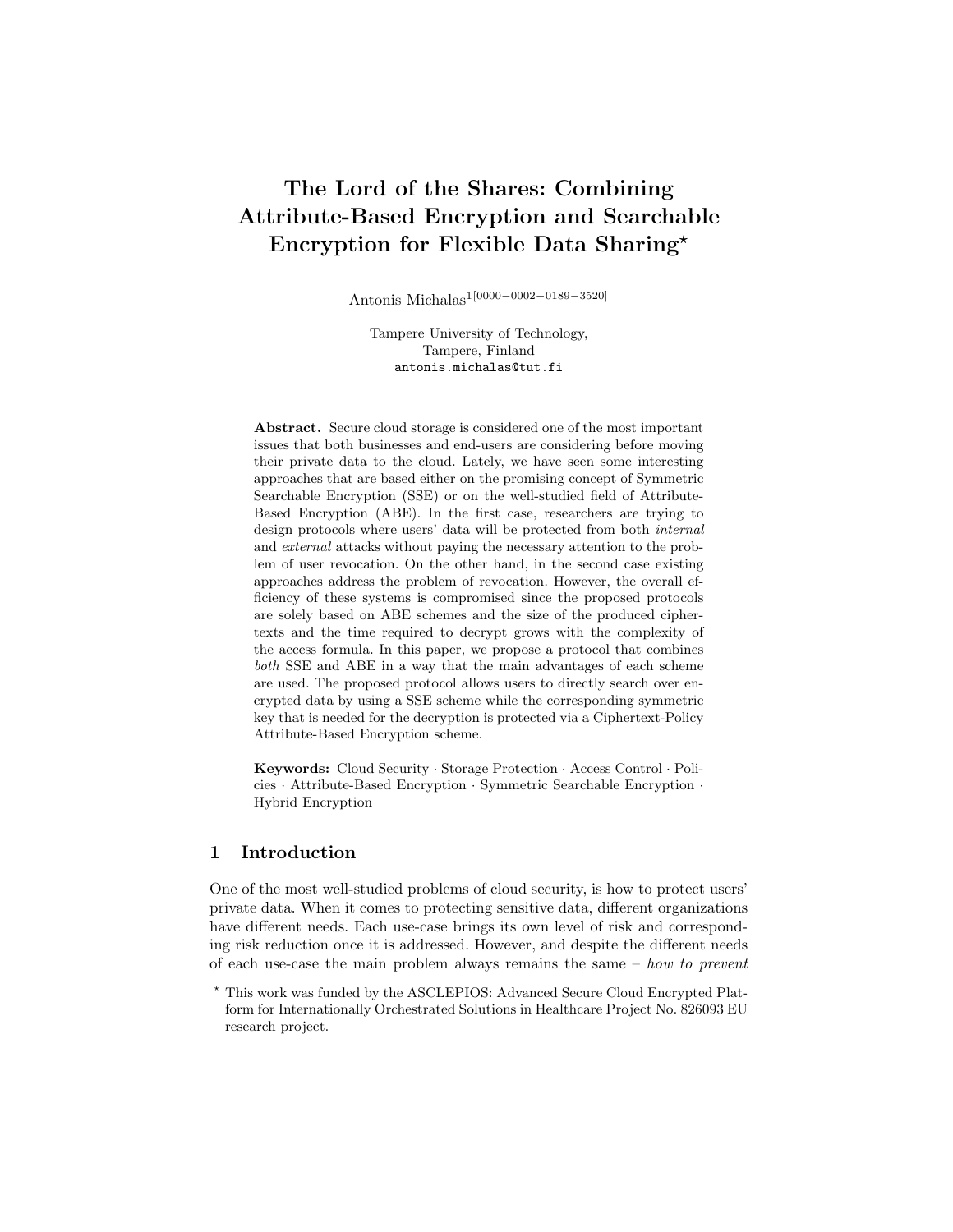unauthorized access to the data that are stored in a remote location. Furthermore, it has been observed that failing to provide users with proper security and privacy-preserving mechanisms it can slow down the overall adoption of cloud services.

Having this in mind, researchers have proposed many protocols where users' data are sent to the cloud service provider (CSP) over an encrypted channel and upon reception, the CSP is responsible for storing encrypted versions of the data. However, most of the existing approaches fail to protect users' data against internal attacks. This is due to the fact that the key used for the encryption of the data is known to the CSP. Hence, a malicious CSP is able to reveal the content of all stored data – even without user's permission. To overcome this problem, researchers lately started proposing solutions that are based on the promising concept of symmetric searchable encryption (SSE) [\[16,](#page-23-0)?]. SSE allows users to symmetrically encrypt data with a key that is not known to the CSP and then search directly over the encrypted data. However, these approaches discourage a user from sharing data with other users. Sharing a symmetrically encrypted file requires the sharing of the secret key. Hence, when a user needs to be revoked, data owner needs to re-encrypt data with a fresh key and distribute the new key to the rest of the legitimate users.

To address the problem of data access and revocation, solutions that are based on Attribute-Based Encryption schemes (ABE) [\[23,](#page-23-1)?] have been proposed. ABE schemes allow user to encrypt a file based on a certain policy. Then, a unique key is generated for each user that has access to the CSP resources. This key is generated based on a list of attributes. Then a user is able to decrypt a file that is associated with a certain policy only if the attributes of her key satisfy the underlying policy. As a result, revoking a user does not affect the rest of the users. This is due to the fact that only the key for the corresponding revoked user has been blacklisted while the keys for the rest of the users are still functional. While ABE schemes offer great flexibility in terms of access management, the size of the produced ciphertexts and the time required to both encrypt and decrypt them grows with the complexity of the underlying policy [\[15\]](#page-23-2). As a result, protocols and cloud-based services that are solely based on such schemes are currently considered as inefficient.

## 1.1 Contribution

Having identified both the advantages and the disadvantages of Symmetric Searchable Encryption and Attribute-Based Encryption schemes we propose a protocol that allows users of a cloud service to securely and efficiently share files between multiple users. Furthermore, the proposed solution can be thought as an independent contribution to the field of hybrid encryption since it combines both SSE and ABE schemes. Moreover, the designed protocol allows users to directly search over encrypted data while the access to the decryption key is protected by a Ciphertext-Policy Attribute-Based Encryption scheme. To the best of our knowledge, this is the first work that combines these two promising encryption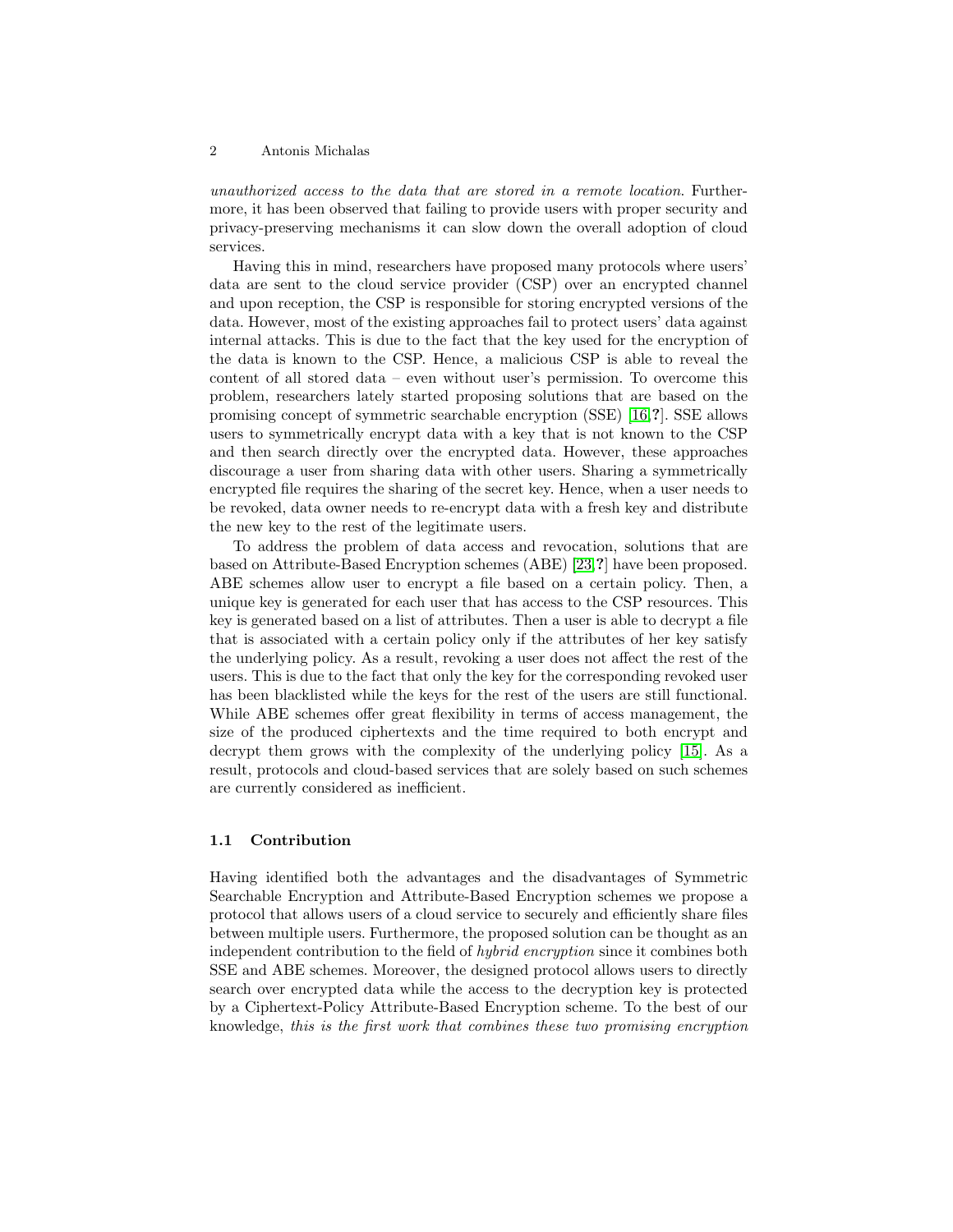techniques and we hope that will inspire protocol designers to conduct further research towards that direction.

Apart from that, in this work we have been looking at the problem of key revocation in ABE schemes. As pointed out in [\[8\]](#page-22-0), key revocation is traditionally a difficult to solve problem in ABE schemes. The main problem is that in such schemes several different users might satisfy the decryption policy. In this paper, we tried to overcome this problem by looking on alternative ways to revoke users' access. To this end, in our design we separated the revocation functionality from the actual ABE scheme. More precisely, we used Intel's Software Guard Extensions (SGX) to host a revocation authority in a trusted execution environment. The proposed technique is considered as practical and provably secure since Intel SGX provides hardware support for isolated program execution environments.

## 1.2 Organization

The remainder of this paper is organized as follows: In Section [2,](#page-2-0) we present important works that have been published and address the problem of secure cloud storage and data sharing in the cloud. In Section [3,](#page-4-0) we present the main entities that participate in our system model and we proceed by defining the problem statement. In Section [4,](#page-6-0) we describe the cryptographic primitives that are needed for a proper run of the protocol and we introduce the threat model that we will consider throughout the paper. In Section [5](#page-9-0) we provide a formal construction of the protocol while in Section [6](#page-12-0) we prove the soundness of our protocol against several malicious behaviors. In Section [7](#page-16-0) we present extended experimental results that shows the performance of our approach under real life (i.e. realistic) scenarios. Finally, in Section [8](#page-22-1) we present our conclusions.

# <span id="page-2-0"></span>2 Related Work

In this section we present related works that mainly focus on the problem of secure cloud storage with data sharing functionality.

In [\[20\]](#page-23-3) authors presented a framework for data and operation security in Infrastructure-as-a-Service (IaaS) clouds, consisting of protocols for a trusted launch of virtual machines and domain-based storage protection. Its security guarantees are supported by an extensive theoretical analysis with proofs about protocol resistance against attacks in the defined threat model. The protocols allow trust to be established by remotely attesting host platform configuration prior to launching guest virtual machines and ensure confidentiality of data in remote storage, with encryption keys maintained outside of the IaaS domain. In addition to that, authors provide functionality for sharing data between different domains. To this end, they presented an XML-based language framework [\[21\]](#page-23-4) which enables clients of IaaS clouds to securely share data and clearly define access rights granted to peers.

Santos et al. [\[24\]](#page-24-0) proposed Excalibur, a system using trusted computing mechanisms to allow decrypting client data exclusively on nodes that satisfy a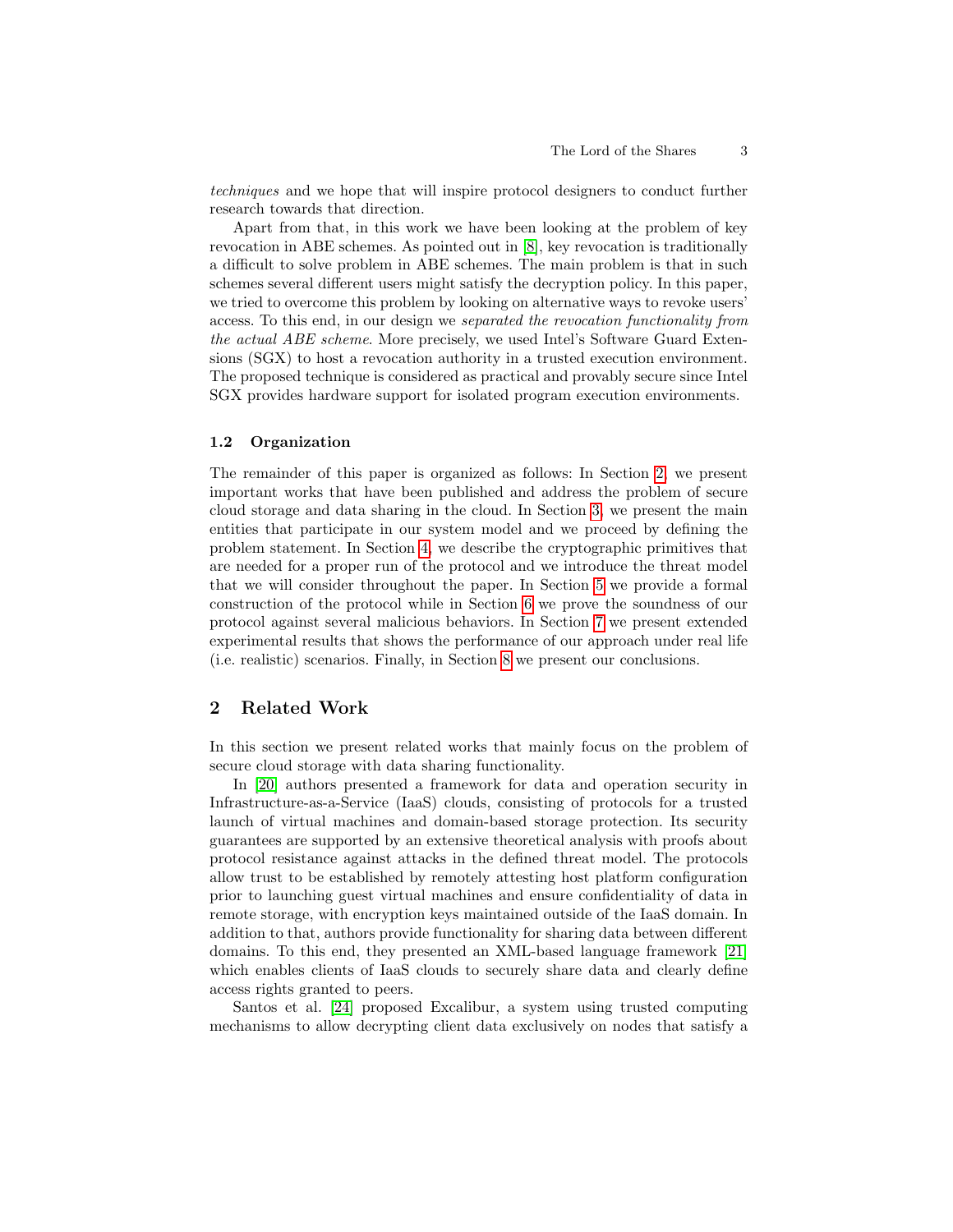tenant-specified policy. Excalibur introduces a new trusted computing abstraction, policy-sealed data to address the fact that TPM abstractions are designed to protect data and secrets on a standalone machine, at the same time over-exposing the cloud infrastructure by revealing the identity and software fingerprint of individual cloud hosts. The core of Excalibur is "the monitor", which is a part of the cloud provider, which organises computations across a series of hosts and provides guarantees to tenants. Tenants first decide a policy and receive evidence regarding the status of the monitor along with a public encryption key, and then encrypt their data and policy using ciphertext-policy attribute-based encryption (CP-ABE) [\[8\]](#page-22-0). To decrypt, the stored data hosts receive the decryption key from the monitor who ensures that the corresponding host has a valid status and satisfies the policy specified by the client at encryption time. The main drawback of this work is that the protocol does not offer revocation functionality. In addition to that, users' files are stored by using explicitly a CP-ABE scheme. Hence, the overall performance of the framework is considered as low.

In [\[1\]](#page-22-2) the authors presented a forward-looking design of a cryptographic cloud storage built on an untrusted IaaS infrastructure. The approach aims to provide confidentiality and integrity, while retaining the benefits of cloud storage – availability, reliability, efficient retrieval and data sharing – and ensuring security through cryptographic guarantees rather than administrative controls. The solution requires four client-side components: *data processor*, *data verifier*, *cre*dential generator and token generator. Important building blocks of the solution are: Symmetric searchable encryption (SSE), appropriate in settings where the data consumer is also the one who generates it (efficient for single writer-single reader (SWSR) models) and Asymmetric searchable encryption (ASE), appropriate for many writer single reader (MWSR) models, offers weaker security guarantees as the server can mount a dictionary attack against the token and learn the search terms of the client.

In [\[17\]](#page-23-5) authors presented a constructive design for secure storage and file sharing in cloud environments. The scheme was based on a SSE scheme that allows patients of an electronic healthcare system to securely store encrypted versions of their medical data and search directly on them without having to decrypt them first. Even though the scheme offers some kind of secure sharing it lacks flexibility since data sharing is not based on policies. Furthermore, even though authors provide a discussion regarding access revocation they do not provide a concrete solution. Hence, the protocol is considered as inefficient for sharing large amount of data between multiple users.

All the approaches described above have the same limitation. More precisely, revoking access to misbehaving users is considered as inefficient since it requires to decrypt the encrypted data and then re-encrypt them with a fresh key. This also implies that data owner will have to share again the fresh key with the legitimate users. Our approach overcomes this limitation by using a CP-ABE encryption scheme combined with SSE while at the same time allows efficient revocation of misbehaving users.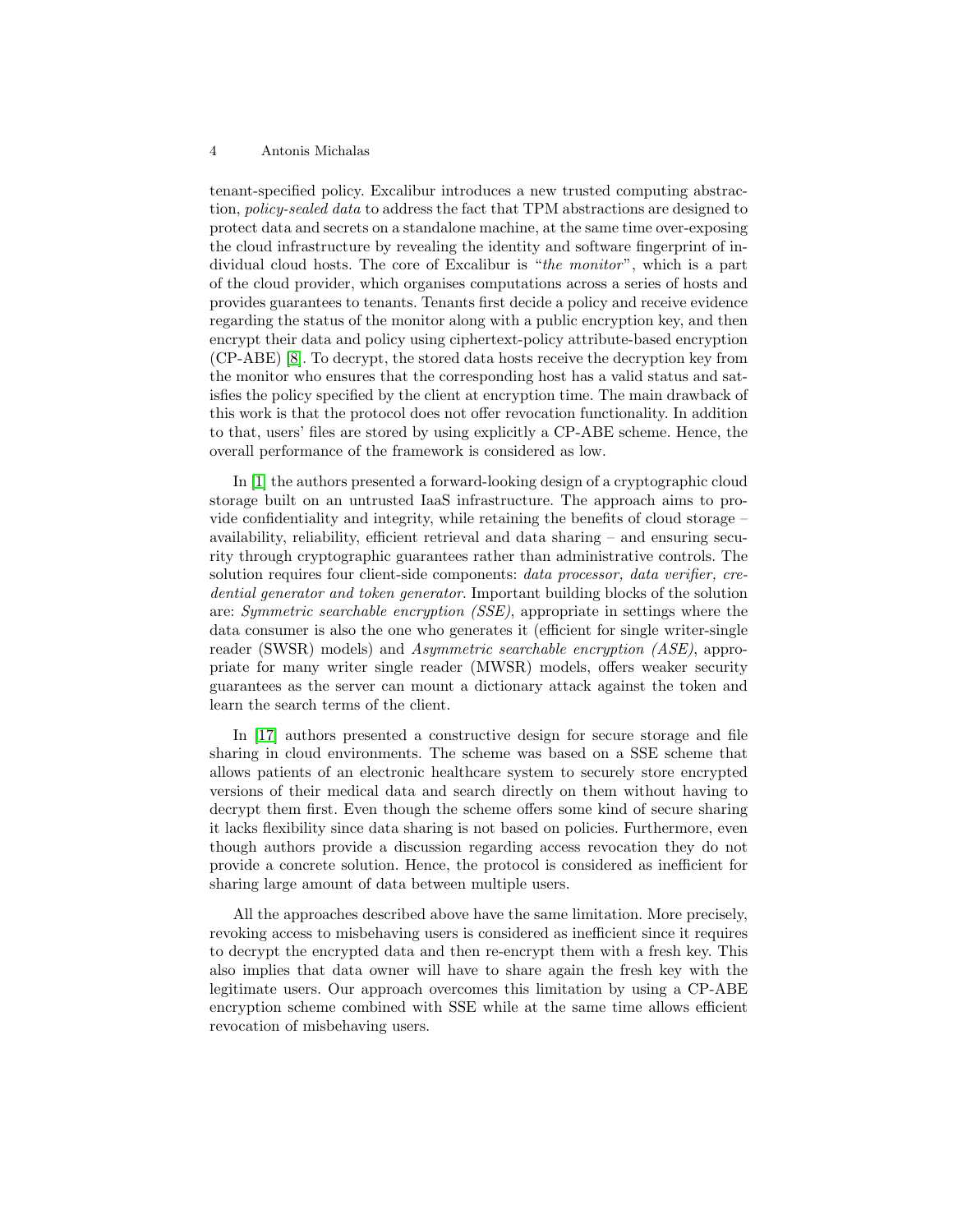Authors in [\[26\]](#page-24-1) proposed an efficient access control scheme that allows users to dynamically update a policy. The policy update is outsourced to the cloud server while at the same time the server does not learn any private information regarding the processed data. In addition to that, the scheme is based on ABE and assumes a semi-trusted and not fully trusted cloud service provider. Furthermore, the proposed scheme supports different types of access policies (e.g., Boolean Formulas, LSSS Structure and Access Tree).

In [\[18\]](#page-23-6), author showed how to construct a framework for secure file sharing by using the benefits of Revocable Attribute-Based Encryption. More precisely, the protocol is using a Key-Policy Attribute-Based technique through which access revocation is optimized. In addition to that, author showed how to securely remove access to a file, for a certain user that is misbehaving or is no longer part of a user group, without having to decrypt and re-encrypt the original data with a new key or a new policy.

Boldyreva et al. proposed a revocation scheme [\[9\]](#page-23-7) that supports only a limited set of ABE functionality. Sahai et al.'s revocation scheme [\[22\]](#page-23-8), which is based on the notion of re-encrypting from one policy to another more restrictive policy by utilizing the delegation capabilities of the underlying ABE construct, requires maintaining additional attributes and relatively expensive operations even though the complexity is reduced to the polylogarithm number of group members. Furthermore, in applications involving stateless members where it is not possible to update the initially given private keys and the only way to revoke a member is to exclude it from the public information, an ABE based approach does not readily work.

While the last schemes provide an interesting solution for the problem of revocation, they solely rely on the use of ABE schemes. As a result, the produced ciphertexts are rather long and the decryption requires lot of computational resources [\[15\]](#page-23-2). In our approach, we mainly rely on the use of an SSE scheme for the decryption of users' data. Thus, making the overall protocol more efficient. Additionally, our approach can pave the way for key-industrial players to build novel cloud-based services based on these two promising encryption techniques.

# <span id="page-4-0"></span>3 System Model and Problem Statement

In this section, we introduce the system model that we consider by explicitly describing the main entities that participate in our protocol as well as their capabilities. Furthermore, we strictly define the problem statement.

Cloud Service Provider (CSP): One of the common models of a cloud computing platform is Infrastructure-as-a-Service (IaaS). In its simplest form, such a platform consists of cloud hosts which operate virtual machine guests and communicate through a network. Often a cloud middleware manages the cloud hosts, virtual machine guests, network communication, storage resources, a public key infrastructure and other resources. Cloud middleware creates the cloud infrastructure abstraction by weaving the available resources into a single platform. In our system model we consider a cloud computing environment based on a trusted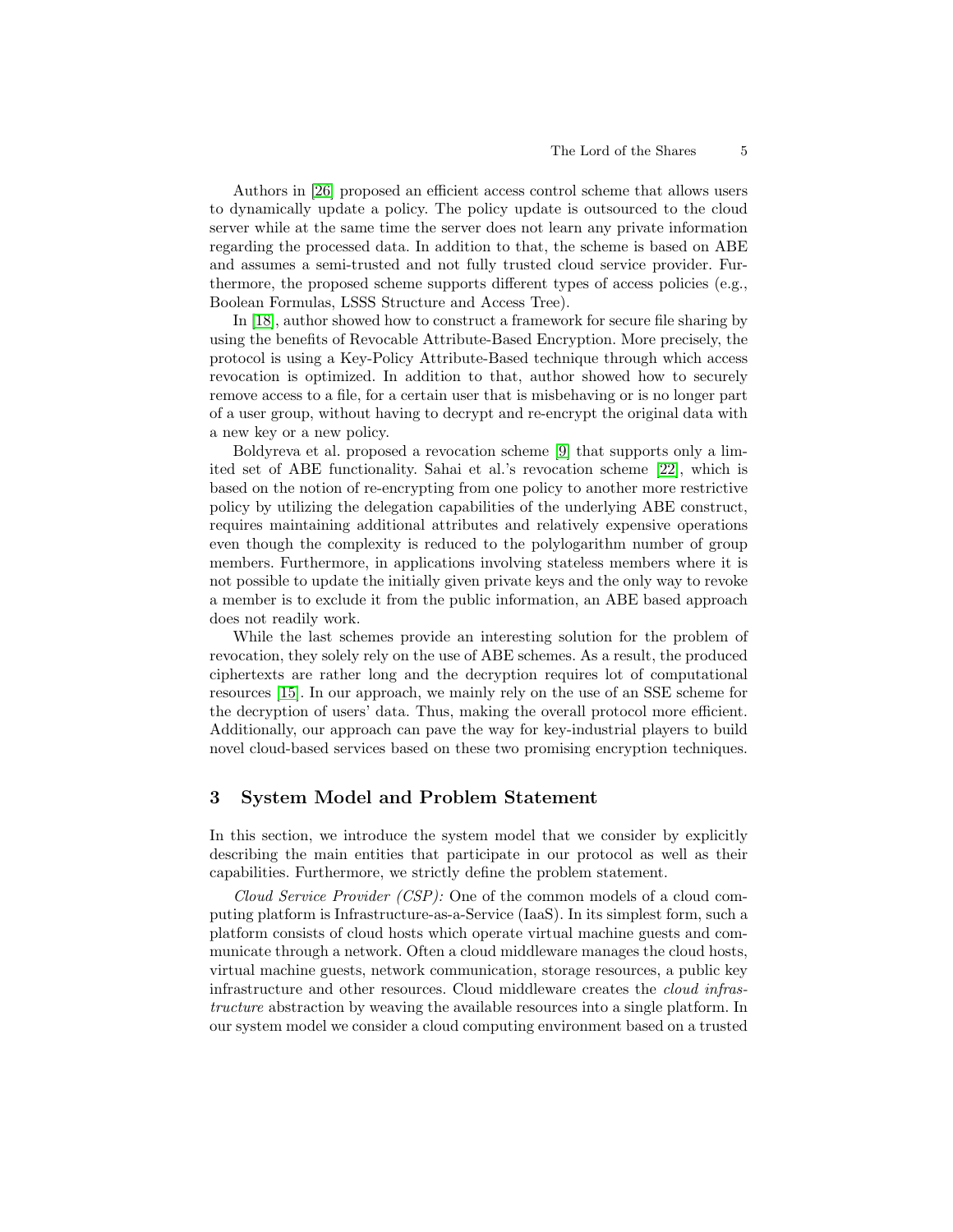IaaS provider similar to the one described in [\[20\]](#page-23-3). The IaaS platform consists of cloud hosts which operate virtual machine guests and communicate through a network. In addition to that, we assume a Platform-as-a-Service (PaaS) provider, like the one described in [\[25\]](#page-24-2), that is built on top of the IaaS platform and can host multiple outsourced databases. Furthermore, the cloud service provider is responsible for storing users' data. Finally, the CSP must support the Intel Software Guard Extensions (SGX) [\[12\]](#page-23-9) since core entities of the protocol will be running in a trusted execution environment offered by SGX.

Master Authority (MS): MS is responsible for setting up all the necessary public parameters that are needed for the proper run of the underlying protocols. Furthermore, MS is responsible for generating and distributing ABE keys to the registered users. Finally, MS is considered as a single trusted authority. Thus, we assume that MS is SGX-enabled and is running in an enclave called the Master Enclave.

Key Tray (KeyTray): KeyTray is a key storage that exists in the CSP and stores ciphertexts of all the symmetric keys that have been generated by various data owners and are needed in order to decrypt data. Every registered user can contact the KeyTray directly and request access to the stored ciphertexts. Furthermore, the symmetric keys are encrypted with a CP-ABE scheme. Thus, a single symmetric key is encrypted only once and users with certain access rights and different keys are able to access it (i.e. decrypt it). Moreover, similar to MS, KeyTray is also SGX-enabled and is running in an enclave called the KeyTray Enclave.

Revocation Authority (REV): REV is responsible for maintaining a revocation list (rl) with the unique identifier of the users that have been revoked. At this point it is worth mentioning that a single user might own more than one  $CP-ABE$  secret key. Therefore,  $rl$  maintains a mapping of users with the  $CP-$ ABE keys they own. Every time that a key of a user is revoked, REV needs to update  $rl$ . This, as we will see later, will prevent revoked users from accessing ciphertexts that are not authorized anymore. Similar to MS and KeyTray, REV is also SGX-enabled and is running in an enclave called the Revocation Enclave.

Registration Authority  $(RA)$ : RA is responsible for the registration of users in the CSP. Additionally, RA has a public/private key pair denoted as  $pk_{RA}/sk_{RA}$ . RA can run as a separate third party but can be also implemented as part of the CSP. The registration process is out of the scope of this paper. Thus, we will not describe how the registration of a new user takes place. Instead, we will assume that a user has been already registered and has access to the remote storage and the services offered by the CSP.

User  $(u)$ : In our scenario a user interacts with the CSP to manage certain files that has access to. The operations that a user can perform are:  $a$ ) register to the service, b) generate encryption keys to safely protect her data, c) store data in the cloud,  $d$ ) share data with other users by creating certain policies using a Ciphertext-Policy Attribute-Based Encryption scheme. Furthermore, each user has a unique identifier i. A user  $u_i$  might be also referred as data owner when she is the one who generates a certain file. Each  $u_i$  has a public/private key pair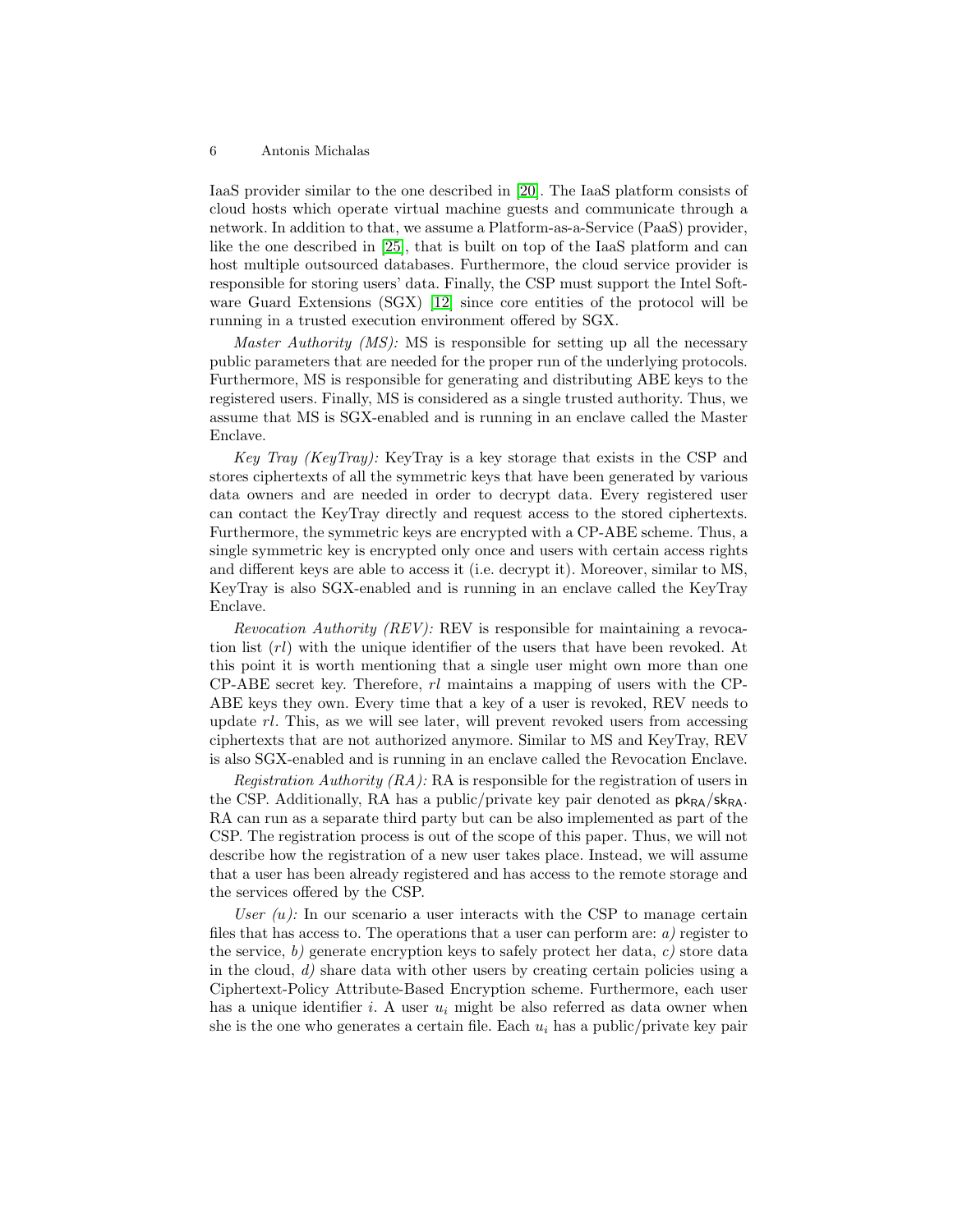$(pk_i/s_k)$ . The private key is kept secret, while the public key is shared with the rest of the community. These keys will be used to secure message exchanges. Hence, the communication lines between parties are assumed to be secure. It is also assumed that the public keys of all entities in the system model are known to all registered users.

**Problem Statement:** Let  $\mathcal{U} = \{u_1, \ldots, u_n\}$  be the set of all users that are registered through a registration authority (RA) and CSP the cloud service provider that stores users' data. Lets assume that a user  $u_i$  stores a set of m different files to the CSP. We denote this set of files as  $\mathcal{D}_i = \{d_1^i, \ldots, d_m^i\}$ . The problem here is to find a way to achieve the following:

- 1. Keep the content of each  $d_j^i \in \mathcal{D}_i$  private against both internal and external attacks;
- 2. User  $u_i$  should be able to securely share a file  $d_j^i$  with another user based on a certain policy;
- 3. A data owner  $u_i$  should be able to efficiently revoke access to a user  $u_c$  for a file that has shared with her. This should not require the data owner to decrypt and re-encrypt the file with a fresh key and it should not affect the access to the rest of the legitimate users.

# <span id="page-6-0"></span>4 Cryptographic Primitives and Threat Model

In this section, we introduce the notations that we use throughout the paper while we also give a formal definition for the two main encryption schemes that the paper is based on. Finally, we present the threat model that we consider.

# 4.1 Cryptographic Primitives

In order to provide a concrete and reliable solution for the problem described in Section [3,](#page-4-0) we need to build a protocol through which newly encrypted data will not be decryptable by a user if her access has been revoked. Additionally, we want to allow users with certain access rights to be able to search directly over encrypted data. To this end, we will be using a CP-ABE scheme. In a CP-ABE scheme every secret key (e.g. user key) is generated based on a public and a private key as well as on a concrete list of attributes A. Then, every ciphertext is associated with a policy P. Then, decryption is only possible if  $P(\mathcal{A}) =$  True – if the attributes on a key satisfy the policy on the ciphertext. From now on we will refer to the space of attributes as  $\Omega = \{a_1, \ldots, a_n\}$ , while the space of policies will be denoted as  $\mathcal{P} = \{P_1, \ldots, P_m\}.$ 

We now proceed with the definition of a CP-ABE scheme as described in [\[8\]](#page-22-0).

Definition 1 (Ciphertext-Policy ABE). A CP-ABE scheme is a tuple of the following four algorithms:

1. CPABE.Setup is a probabilistic algorithm that takes as input a security parameter  $\lambda$  and outputs a master public key MPK and a master secret key MSK. We denote this by (MPK, MSK)  $\leftarrow$  Setup( $1^{\lambda}$ ).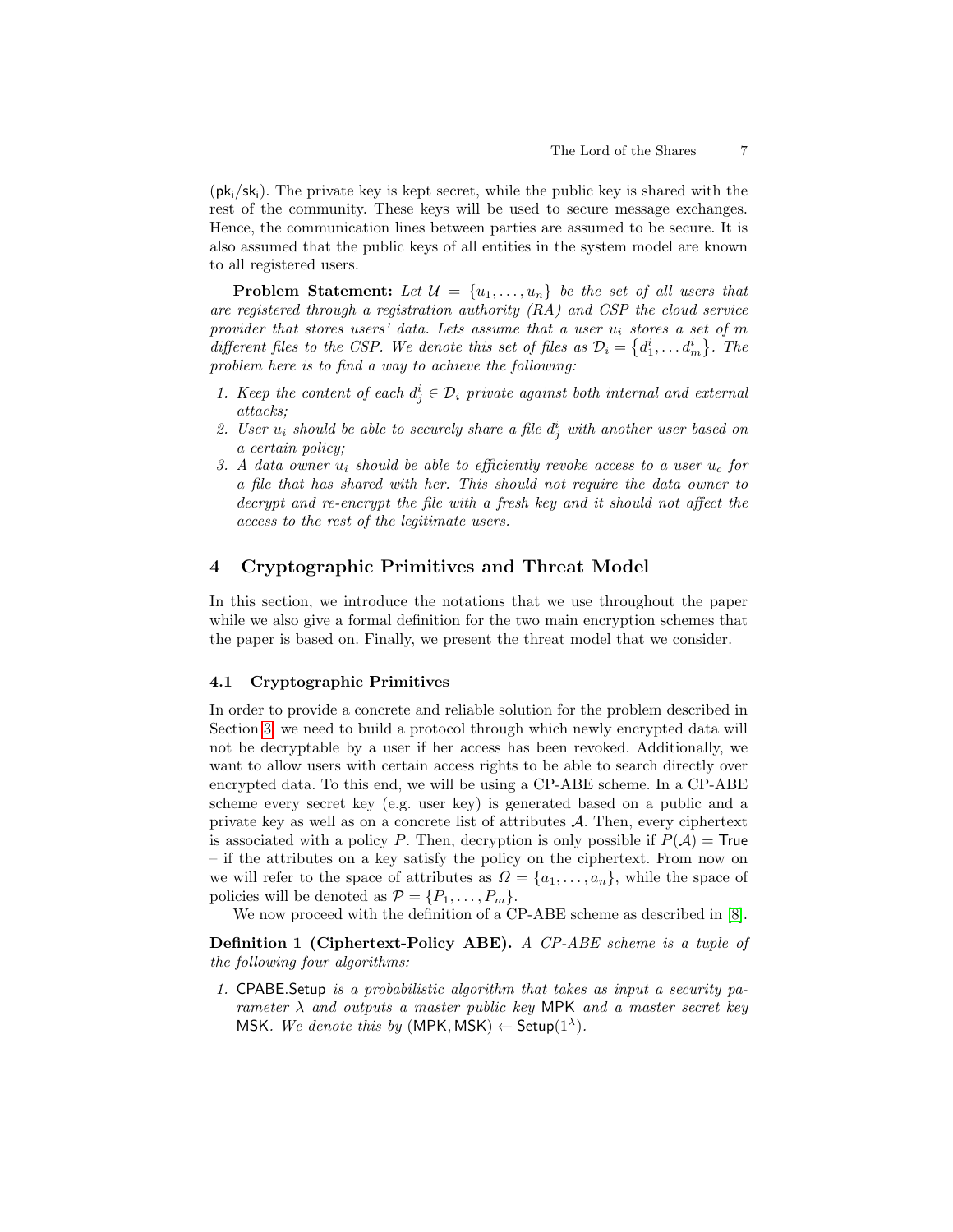- 8 Antonis Michalas
- 2. CPABE.Gen is a probabilistic algorithm that takes as input a master secret key, a set of attributes  $A \in \Omega$  and the unique identifier of a user and outputs a secret key which is bind both to the corresponding list of attributes and the user. We denote this by  $(\mathsf{sk}_{\mathcal{A},u_i}) \leftarrow \mathsf{Gen}(\mathsf{MSK}, \mathcal{A}, u_i)$ .
- 3. CPABE.Enc is a probabilistic algorithm that takes as input a master public key, a message m and a policy  $P \in \mathcal{P}$ . After a proper run, the algorithm outputs a ciphertext  $c_P$  which is associated to the policy P. We denote this  $by c_{\mathsf{P}} \leftarrow \mathsf{Enc}(\mathsf{MPK}, m, P).$
- 4. CPABE.Dec is a deterministic algorithm that takes as input a user's secret key and a ciphertext and outputs the original message m iff the set of attributes A that are associated with the underlying secret key satisfies the policy P that is associated with  $c_p$ . We denote this by  $\mathsf{Dec}(\mathsf{sk}_{\mathcal{A},u_i},c_P) \to m$ .

Apart from the CP-ABE scheme, one of the core components of our solution is the SSE component which will allow users to encrypt their data using a symmetric secret key and later search directly over the encrypted data. In the rest of the paper, we will be assuming the existence of the following SSE scheme:

Definition 2 (Dynamic Index-based SSE). A dynamic index-based symmetric searchable encryption scheme is a tuple of nine polynomial algorithms  $SSE = (Gen, Enc, SearchToken, AddToken, DeleteToken, Search, Add, Delete, Dec) such$ that:

- $-$  SSE. Gen is probabilistic key-generation algorithm that takes as input a security parameter  $\lambda$  and outputs a secret key K. It is used by the client to generate her secret-key.
- **SSE.**Enc is a probabilistic algorithm that takes as input a secret key K and a collection of files f and outputs an encrypted index  $\gamma$  and a sequence of ciphertexts c. It is used by the client to get ciphertexts corresponding to her files as well as an encrypted index which are then sent to the storage server.
- $-$  SSE.SearchToken is a (possibly probabilistic) algorithm that takes as input a secret key K and a keyword w and outputs a search token  $\tau_s(w)$ . It is used by the client in order to create a search token for some specific keyword. The token is then sent to the storage server.
- $-$  SSE. Add Token is a (possibly probabilistic) algorithm that takes as input a secret key K and a file f and outputs an add token  $\tau_a(f)$  and a ciphertext  $c_f$ . It is used by the client in order to create an add token for a new file as well as the encryption of the file which are then sent to the storage server.
- $-$  SSE.DeleteToken is a (possibly probabilistic) algorithm that takes as input a secret key K and a file f and outputs a delete token  $\tau_d(f)$ . It is used by the client in order to create a delete token for some file which is then sent to the storage server.
- $-$  SSE. Search is a deterministic algorithm that takes as input an encrypted index  $\gamma$ , a sequence of ciphertexts **c** and a search token  $\tau_s(w)$  and outputs a sequence of file identifiers  $\mathbf{I}_w \subset \mathbf{c}$ . This algorithm is used by the storage server upon receive of a search token in order to perform the search over the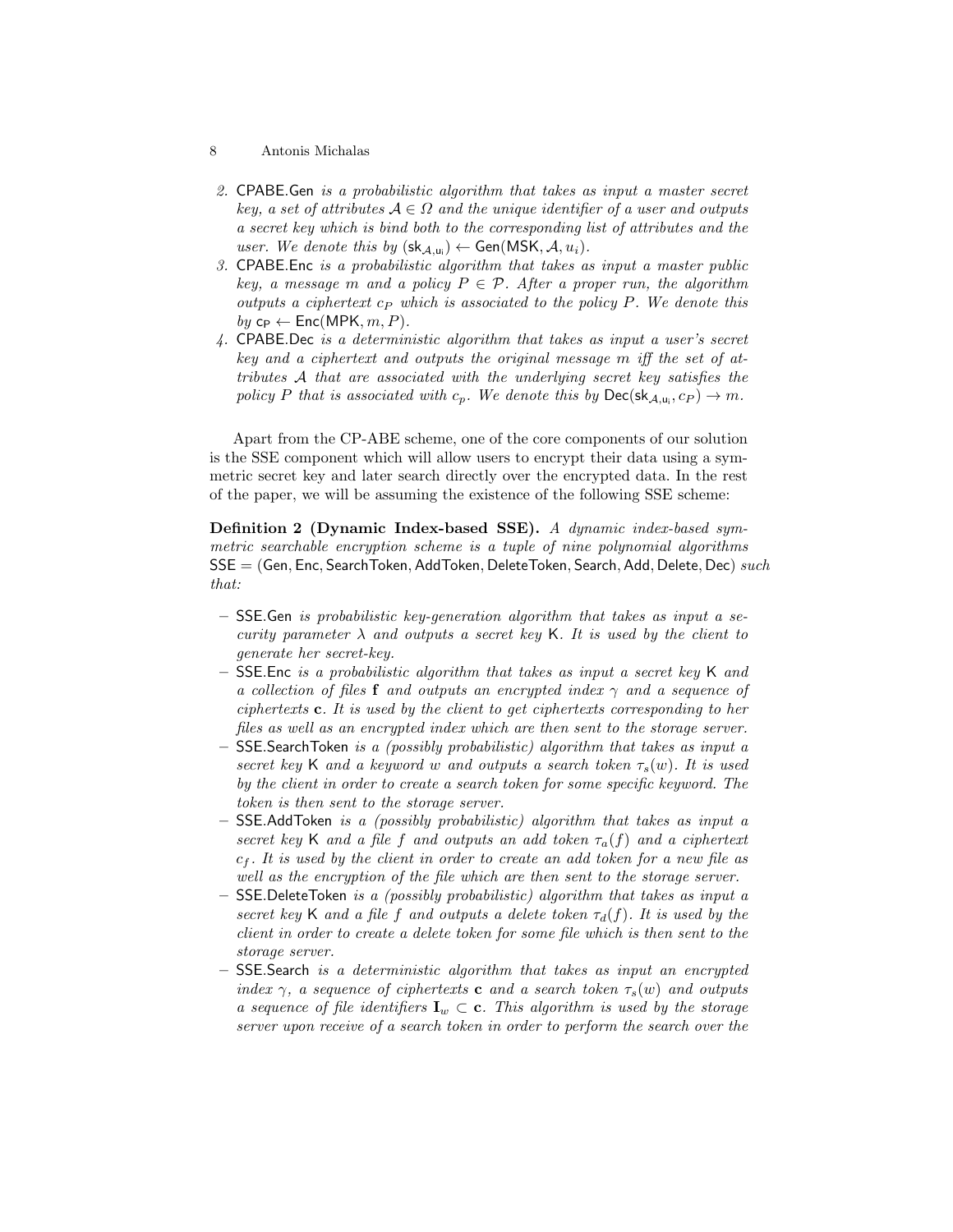encrypted data and determine which ciphertexts correspond to the searched keyword and thus should be sent to the client.

- SSE.Add is a deterministic algorithm that takes as input an encrypted index  $\gamma$ , a sequence of ciphertexts c, an add token  $\tau_a(f)$  and a ciphertext  $c_f$  and outputs a new encrypted index  $\gamma'$  and a new sequence of ciphertexts  $c'$ . This algorithm is used by the storage server upon receive of an add token in order to update the encrypted index and the ciphertext vector to include the data corresponding to the new file.
- $-$  SSE. Delete is a deterministic algorithm that takes as input an encrypted index  $\gamma$ , a sequence of ciphertexts **c** and a delete token  $\tau_d(f)$  and outputs a new encrypted index  $\gamma'$  and a new sequence of ciphertexts  ${\bf c}'$ . This algorithm is used by the storage server upon receive of a delete token in order to update the encrypted index and the ciphertext vector to delete the data corresponding to the deleted file.
- **SSE.**Dec is a deterministic algorithm that takes as input a secret key K and a ciphertext c and outputs a file f. It is used by the client to decrypt the ciphertexts that she gets from the storage server.

## 4.2 Threat Model

Our threat model is similar to the one described in [\[20\]](#page-23-3), which is based on the Dolev-Yao adversarial model [\[13\]](#page-23-10) and further assumes that privileged access rights can be used by a remote adversary  $ADV$  to leak confidential information.  $ADV$ , e.g. a corrupted system administrator, can obtain remote access to any host maintained by the IaaS provider, but cannot access the volatile memory of guest VMs residing on the compute hosts of the IaaS provider.

**Hardware Integrity:** We assume that the cloud provider has taken all the necessary technical and non-technical measures in order to protect the underling hardware from tampering.

**Physical Security:** We assume physical security of the data centres where the IaaS is deployed. This assumption holds both when the IaaS provider owns and manages the data center (as in the case of Amazon Web Services, Google Compute Engine, Microsoft Azure, etc.) and when the provider utilizes third party capacity, since physical security can be observed, enforced and verified through known best practices by audit organizations. This assumption is important to build higher-level hardware and software security guarantees for the components of the IaaS. We assume the record is kept on protected storage with read-only access and the adversary cannot tamper with it.

Network Infrastructure: The IaaS provider has physical and administrative control of the network.  $ADV$  is in full control of the network configuration, can overhear, create, replay and destroy all the exchanged messages between the CSP and their resources (virtual machines, database components etc.) as well as with other entities in our system model (e.g. the Master Authority).

Cryptographic Security: We assume encryption schemes are semantically secure and the  $ADV$  cannot obtain the plaintext of encrypted messages. Moreover, we explicitly assume that  $\mathcal{ADV}$  cannot forge a revocation list and cannot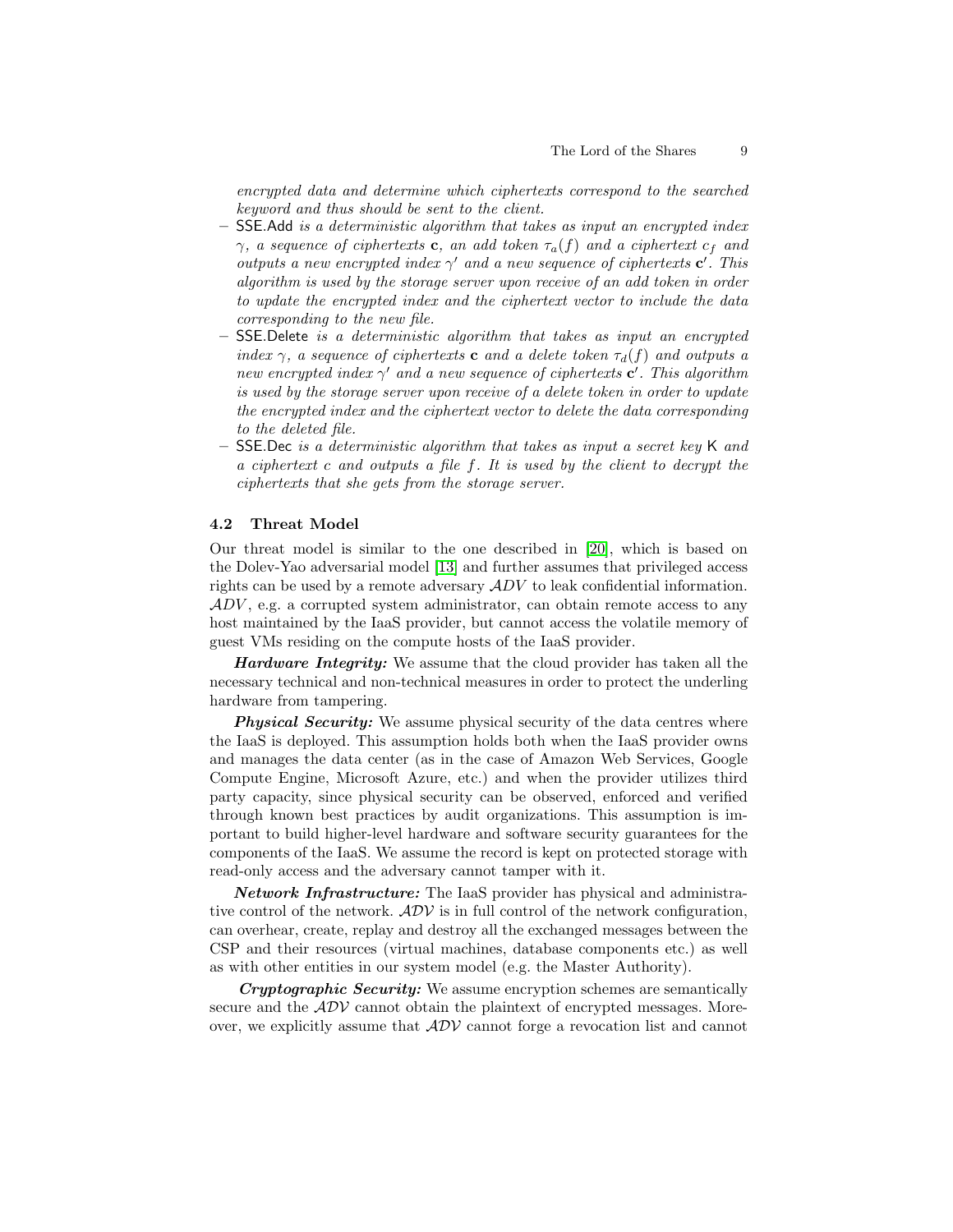decrypt a ciphertext without knowing the corresponding secret key. Furthermore, we assume that the probability of  $\mathcal{ADV}$  guessing a generated random number is negligible. Finally, we explicitly exclude denial-of-service attacks from our adversarial model and we focus on  $\mathcal{ADV}$  that aims to compromise the confidentiality of data by forging existing access policies generated by the corresponding data owners.

# <span id="page-9-0"></span>5 The Lord of the Shares (LotS)

In this section, we present the Lord of the Shares (LotS) that constitutes the core of this paper's contribution. To this end, we continue with providing the construction of the main protocols that are involved. As we described earlier, LotS runs three secure enclaves (Master, KeyTray and the Revocation enclave) and it contains the following nine main protocols: Setup, ABEUserKey, Store, KeyTrayStore, KeyShare, Search, Update, Delete and Revoke. Due to space constraints, we omit the description of trivial functions such as the registration of a new user. LotS mainly comprises a public-key encryption scheme, a ciphertextpolicy attribute-based encryption scheme and a symmetric searchable encryption scheme.

LotS.Setup : Each entity from the described system model obtains a public/private key pair (pk,sk) for a CCA2 secure public cryptosystem and publishes its public key while it keeps the private key secret. Apart from that, all three entities that are running in an enclave they generate a signing and a verification key. Furthermore, MS runs CPABE.Setup and generates a master public and private key. Below we provide the list of the generated key pairs:

- ( $pk_{CSP}$ ,  $sk_{CSP}$ ) public/private key pair for the cloud service provider;
- $-$  (pk<sub>MS</sub>, sk<sub>MS</sub>), (sig<sub>MS</sub>, ver<sub>MS</sub>), (MPK, MSK) public/private, verification/signing and master key pairs for the Master Authority;
- ( $pk_{KT}$ ,  $sk_{KT}$ ,  $sig_{KT}$ ,  $ver_{KT}$ ) public/private and verification/signing key pairs for the KeyTray;
- ( $pk_{REV}$ ,  $sk_{REV}$ ,  $sig_{REV}$ ,  $ver_{REV}$ ) public/private key and verification/signing key pairs for the Revocation Authority.

**LotS.ABEUserKey**: This phase is taking place between a registered user  $u_i$ that wishes to obtain a CP-ABE key and MS who is responsible for generating such keys. This is a probabilistic key-generation algorithm that runs in the master enclave and takes as input MSK, the identity of the user that is requesting a key and a list of attributes  $A$  that is derived from user's registered information. More precisely,  $u_i$  contacts MS and proves that she is a registered user. Then, attests MS and requests a new CP-ABE key. MS then runs CPABE.Gen and generates  $sk_{A,u_i}$ . This is then sent back to the user over a secure channel.

**LotS.Store**: After a successful registration, we assume that  $u_i$  has received a valid credential  $(cred<sub>i</sub>)$  that can be used to login to a cloud service offered by the CSP. Additionally,  $u_i$  is now able to store data to the cloud storage. During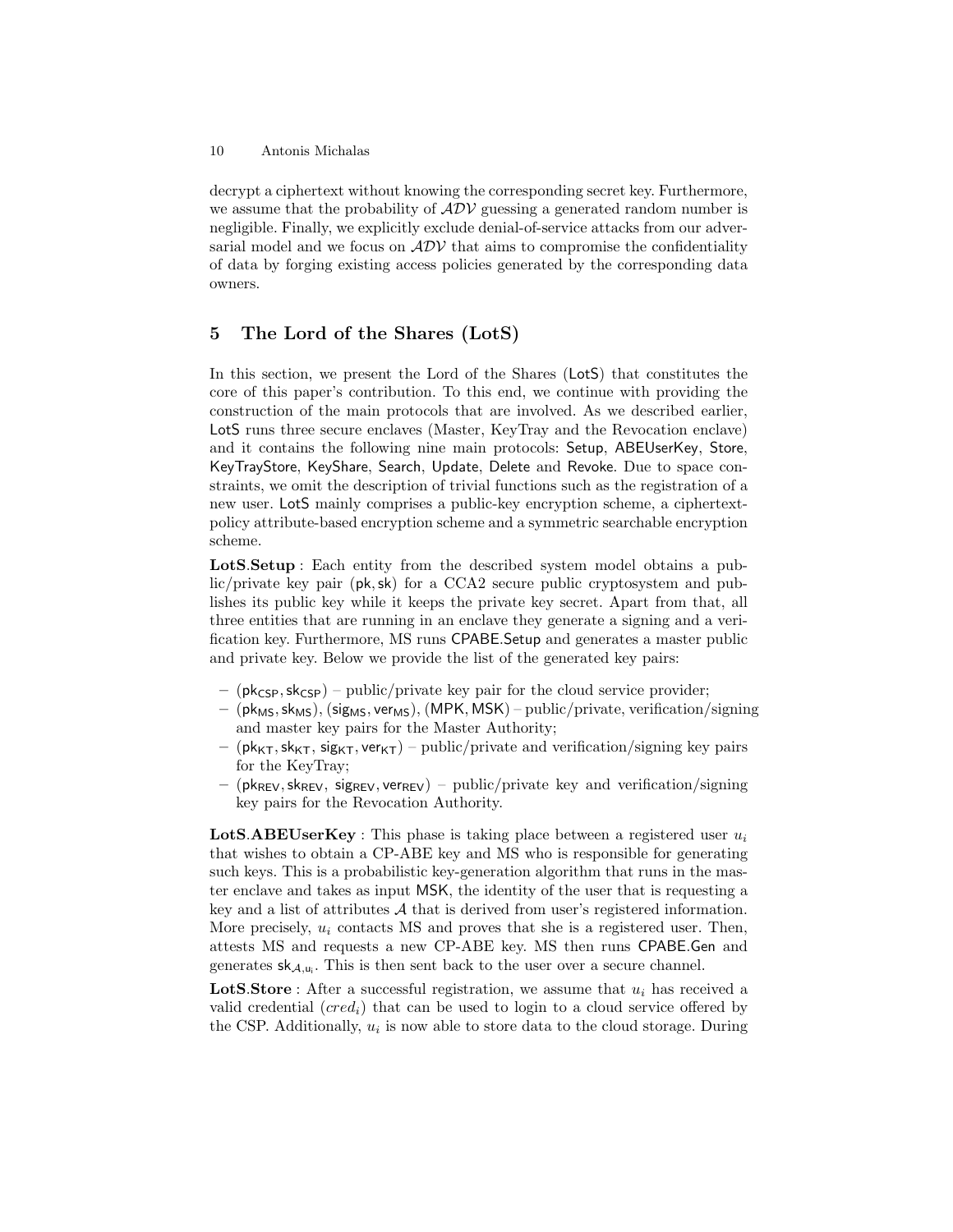this phase the communication takes place between the user and the CSP. First,  $u_i$ contacts the CSP by sending the following:  $m_1 = \langle r_1, \mathsf{E}_{\mathsf{pk}_{\mathsf{CSP}}}(Auth), StoreReq, H_1 \rangle$ , where  $r_1$  is a random number generated by  $u_1$ ,  $Auth$  is an authenticator that allows  $u_i$  to prove to the CSP that is a legitimate/registered user and  $H_1$  is the following hash  $H(r_1||\text{Aut}h||\text{Store}$ Req). Upon reception, CSP verifies the freshness of the message, the identity of the user and starts processing the store request. To do so, CSP creates the message  $m_2 = \langle r_2, \sigma_{CSP}(H_2) \rangle$ , where  $H_2$  is the following hash  $H(r_2||u_i)$  and  $\sigma_{CSP}(H_2)$  is a signature of CSP on  $H_2$ . Then,  $m_2$  is sent back to  $u_i$ . Upon reception,  $u_1$  verifies both the freshness as well as the integrity of the message. Now,  $u_i$  simply generates a symmetric key  $K_i$  by running SSE.Gen. This key will be used to protect the data that will be stored in the cloud. The final step of this phase is the storage of encrypted files by  $u_i$ to a storage resource offered by the CSP. User  $u_i$  runs StoreFile – a deterministic algorithm that takes as input the symmetric secret key  $K_i$  that generated earlier and a collection of files  $f_i$  and outputs a collection of ciphertexts  $c_i$  as well as an encrypted index  $\gamma_i$ . Both  $\gamma_i$  and  $c_i$  are then send to the CSP via a secure channel. More precisely,  $u_i$  sends the following message to the CSP:  $m_3 = \langle r_3, \mathsf{E}_{\mathsf{pk}_{\mathsf{CSP}}}(\gamma_i), \mathbf{c_i}, H_3 \rangle$ , where  $H_3 = H(r_3||\gamma_i||\mathbf{c_i})$ . Upon reception, CSP verifies both the integrity and the freshness of  $m_3$  and stores  $c_i$  along with the encrypted index  $\gamma_i$  in a local database.

LotS.KeyTrayStore : A key storage algorithm allows an already logged-in user to safely store a symmetric secret key  $\mathsf{K}_i$ , that generated earlier, in the Key-Tray. This is a probabilistic algorithm that takes as input a symmetric key  $K_i$ , MPK and a policy P and outputs an encrypted version of  $K_i$  which is associated with P. This is done by running  $c_P^{K_i} \leftarrow \text{CPABE}.\text{Enc}(\text{MPK}, K_i, P)$ . The generated ciphertext, is sent by  $u_i$  to the KeyTray who stores it locally. More precisely,  $u_i$  first attests the KeyTray and then sends the following message:  $m_4 = \left\langle \mathsf{E}_{\mathsf{pk}_{\mathsf{KT}}}(r_4), c_P^{\mathsf{K}_i}, \sigma_i\left(H\left(r_4||c_P^{\mathsf{K}_i}\right)\right)\right\rangle$ . Additionally, the KeyTray generates a random number  $r_{\mathsf{K}_i}$  encrypts it with  $\mathsf{pk}_i$  and stores it next to  $c_{P}^{\mathsf{K}_i}$ . As we will see later, this number will be used during the revocation phase to prove that  $u_i$  is the owner of  $K_i$ .

**LotS.KeyShare**: Now that  $u_i$  has stored an encrypted version of  $K_i$  to the KeyTray, other users should be able to access it. Hence,  $u_i$  must have a way to share the encrypted data  $c_i$  that stored earlier. Lets assume that there is another registered user  $u_j, j \neq i$  that wishes to access  $c_i$ . To do so,  $u_j$  needs to get access to  $K_i$  that is stored in the KeyTray. The important thing to notice here is that the data sharing will be done without the involvement of  $u_i$ . Therefore, after  $u_i$  stores  $c_P^{K_i}$  to the KeyTray, she can be offline. In order for  $u_j$  to access  $c_P^{K_i}$  she first needs to get a special token from REV that will prove that  $u_j$ 's access has not been revoked. To this end,  $u_j$  first attests REV and then sends the following message to obtain the token:  $m_5 = \langle r_5, \mathsf{E}_{\mathsf{pk}_{\mathsf{RFV}}}(u_j), \sigma_j(r_5||u_j) \rangle$ . Upon reception, REV verifies the integrity and the freshness of the message and checks if  $u_j \in rl$ . In such case, REV drops the connection since  $u_j$  has been revoked. Otherwise, REV generates a token  $\tau_{KS}$  and sends the following to  $u_j$ :  $m_6$  =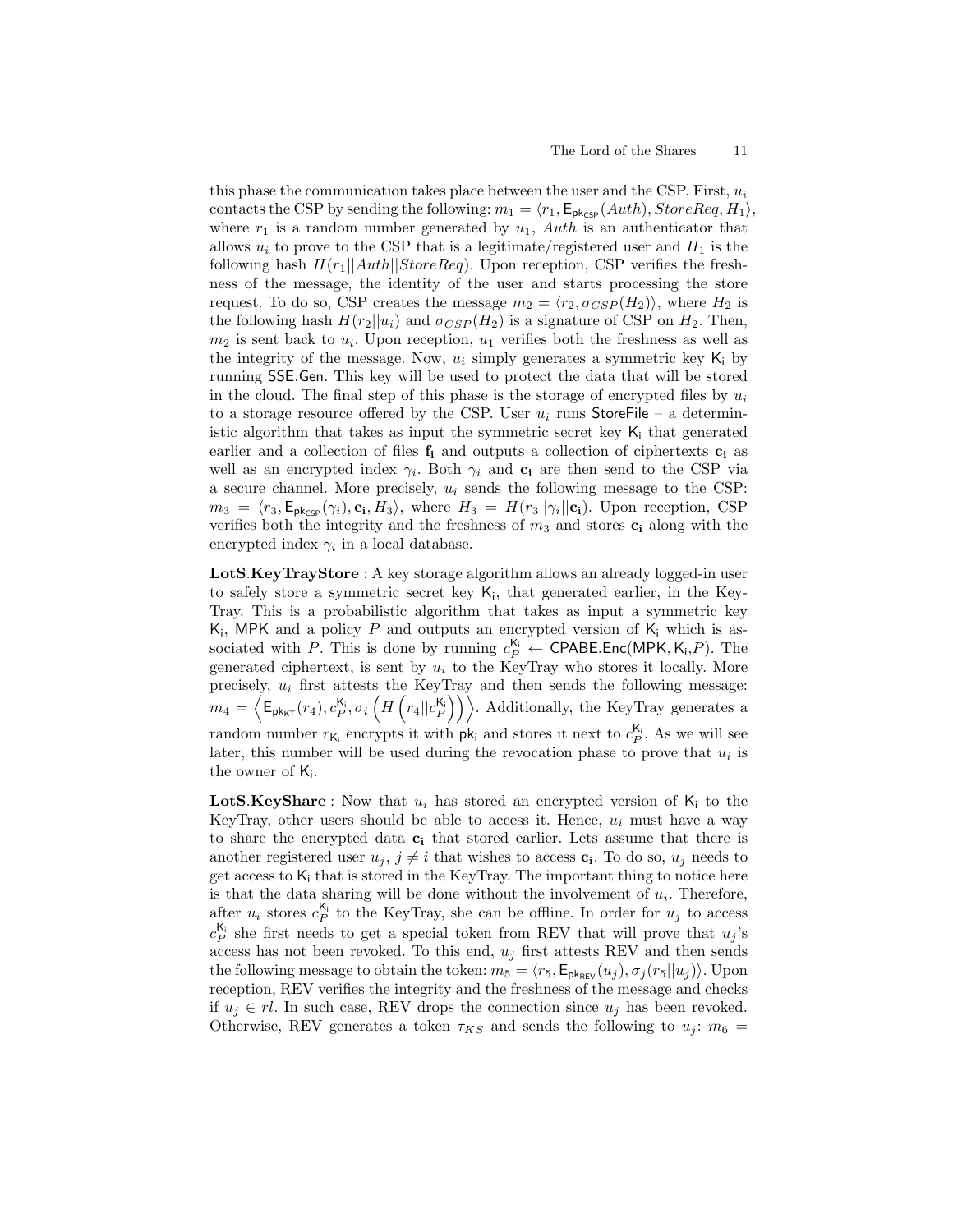$\langle r_6, \mathsf{E}_{\mathsf{pk}_{\mathsf{KT}}}(u_j), \mathsf{E}_{\mathsf{pk}_{\mathsf{KT}}}(\tau_{KS}), \sigma_{REV}\left(H(r_6||u_j||\tau_{KS})\right)\rangle$ . Upon reception,  $u_j$  forwards  $m<sub>6</sub>$  to the KeyTray who verifies the signature as well as the freshness and user's id and sends  $c_P^{\mathsf{K}_i}$  to  $u_j$ . At this point,  $u_j$  uses her private CP-ABE key to recover  $\mathsf{K}_i$ . The decryption will only work if the attributes that are associated with  $u_j$ 's key satisfy the policy that is associated with  $c_P^{\mathsf{K}_i}$ . Apart from that, the KeyTray sends also the following to  $u_j$ :  $m_7 = \langle \mathsf{E}_{\mathsf{pk}_{\mathsf{CSP}}}(u_j, t), \sigma_{KT}(H(u_j || t)) \rangle$ , where t is the time that  $u_j$  accessed  $c_P^{\mathsf{K}_i}$ . As we will see in the next step, t plays a crucial role in the access control.

**LotS.Search**: Now that  $u_j$  has gained access to  $K_i$ , she can start searching directly over encrypted data. Lets assume that  $u_j$  wishes to search over ciphertexts that have been encrypted with  $K_i$ , for a specific keyword  $w$ . To do so, she first forwards to the CSP  $m_7$  that received in the previous step. Upon reception, CSP decrypts  $\mathsf{E}_{\mathsf{pk}_{\mathsf{CSP}}}(u_j,t)$ , verifies the signature and then checks if t is valid. We assume that there is a time interval since  $u_j$  got access to  $\mathsf{K}_i$ , where she is eligible to access files that are stored in the CSP. After that time,  $u_j$  will have to run again the previous step in order to receive a fresh timestamp. This will guarantee that  $u_j$  has not been revoked since the last time that got access to  $K_i$ . Then, if all the verifications are successful,  $u_j$  runs SSE.SearchToken (K<sub>i</sub>,  $w$ )  $\rightarrow \tau_s(w)$ and obtains a token  $\tau_s(w)$ . Then, she sends the generated token to the CSP who runs <code>SSE.Search</code>( $\gamma_i$ ,  ${\bf c_i},\tau_s(w))\to {\bf I}_w$  that outputs a sequence of file identifiers  ${\bf I}_w,$ such that  $I_w \subseteq c_i$ . In addition to that, all files in  $I_w$  contain the keyword w that  $u_j$  searched for. The resulted  $\mathbf{I}_w$  is sent back to the user. Upon reception,  $u_i$  executes the SSE.Dec algorithm by giving as input  $K_i$  and the sequence of encrypted files that corresponds to the list of identifiers that received from the CSP. By doing this,  $u_i$  recovers the files that contain keyword w.

LotS.Update : Apart from storing data and searching over the encrypted data, users also need to be able to update stored data. Here, we consider the scenario where  $u_i$  wishes to add a new file f to the cloud storage. A naive approach that  $u_i$  could follow would be to run LotS. Store again, generate the ciphertext of f and send it to the CSP. However, this would mean that  $u_i$  would also create a new encrypted index that would correspond to the encryption of file f. Such an approach is not efficient since the user would end-up with a long list of encrypted indexes that are not related to each other and every time that wishes to perform a search over her data would require from the CSP to search over all the encrypted indexes. To avoid this,  $u_i$  needs to store f but instead of creating a separate encrypted index she needs to update the current one in order to also include the newly added file. To achieve that,  $u_i$  first generates an add token by executing  $(\tau_{\alpha}(f), c_f) \leftarrow$  AddToken $(K_i, f)$  and sends it to the CSP. Upon reception, CSP executes SSE.Add  $(\gamma_i, \mathbf{c}_i, \tau_\alpha(f), c_f) \to (\gamma', \mathbf{c}'_i)$  and outputs an updated encrypted index  $\gamma'_i$  and an updated sequence of ciphertexts  $\mathbf{c}'_i$  that corresponds to the data stored by  $u_i$ . Thus, by running SSE.Add, CSP stores the ciphertext of f and updates the existing encrypted index and ciphertext list of  $u_i$ .

**LotS.Delete**: Users must also be able to delete a file. Assume that  $u_i$  wishes to delete a file f. To do so,  $u_i$  runs SSE.DeleteToken which takes as input the sym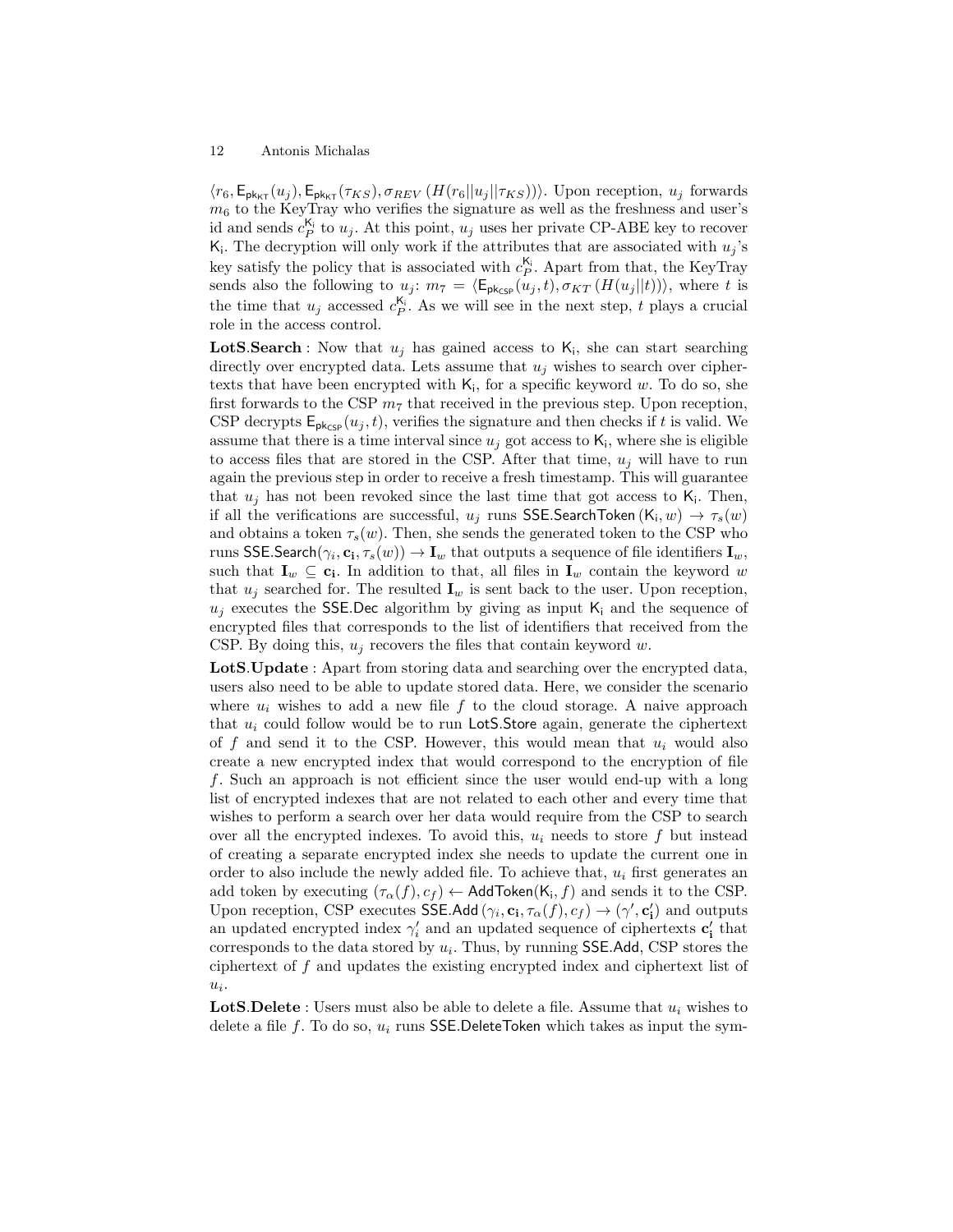metric key  $K_i$  and the file that needs to be deleted and outputs a delete token:  $\tau_d(f) \leftarrow$  DeleteToken  $(K_i, f)$ . The generated token is sent to the CSP with the following message:  $m_8 = \langle m_7, \mathsf{E}_{\mathsf{pk}_{\mathsf{CSP}}}(\tau_d(f), \gamma'_i), \mathbf{c}'_i, H(\tau_d(f)||\gamma'_i||\mathbf{c}'_i) \rangle$  Upon reception, the CSP first checks that  $u_i$  is eligible to delete a file and she has not been revoked (this is done by opening  $m<sub>7</sub>$  and looking at the timestamp provided by the KeyTray). Then, the CSP runs SSE.Delete  $(\gamma'_i, \mathbf{c}'_i, \tau_d(f)) \to (\gamma''_i, \mathbf{c}''_i)$  which removes the requested file  $f$  and updates both the corresponding encrypted index and the sequence of ciphertexts.

LotS.Revoke : The last phase of our protocol allows a data owner to revoke access to a user. We assume that  $u_i$  wishes to revoke access to  $u_j$ . To do so,  $u_i$  contacts the revocation authority (REV) by sending  $m_9 = \left\langle r_9, \mathsf{E}_{\mathsf{p}} \mathsf{k}_{\mathsf{REV}}(u_i, u_j, c_P^{\mathsf{K}_\mathsf{i}}), H(u_i || u_j || c_P^{\mathsf{K}_\mathsf{i}}) \right\rangle$ . Upon reception, REV checks the integrity and the freshness of the message and recovers the identity of data owner  $(u_i)$  as well as the user that needs to be revoked  $(u_i)$ . Then, REV contacts the KeyTray by requesting the ciphertext of  $r_{\mathsf{K}_i}$  that was stored next to  $c_P^{\mathsf{K}_i}$  during the run of <code>LotS.KeyTrayStore.</code> So, KeyTray sends the following message to REV:  $m_{10} = \left\langle \mathsf{E}_{\mathsf{pk}_{\mathsf{u}_i}}(r_{\mathsf{K}_i}), \sigma_{KT}(H(r_{\mathsf{K}_i}||r_9)) \right\rangle$ . Upon reception, REV forwards  $m_{10}$  to  $u_i$  who recovers  $r_{\mathsf{K}_i}$  and verifies that the message has been generated by the KeyTray (verifying the signature). Then,  $u_i$  signs  $r_{\mathsf{K}_i}$ and sends it to the KeyTray through REV. KeyTray verifies the signature and is also convinced that  $u_i$  is the owner of  $\mathsf{K}_i$ . Hence, KeyTray generates a fresh random number $r'_{\mathsf{K}_i}$  that replaces  $r_{\mathsf{K}_i}$  and also sends an acknowledgement to REV that  $u_i$  has the right to revoke access to  $u_j$  for all files that are encrypted with  $\mathsf{K}_i$ . Finally, REV adds the identity of  $u_j$  in rl. As a result, the next time that  $u_j$  will try to access any of the files that are encrypted with  $K_i$  access will be denied.

## <span id="page-12-0"></span>6 Security Analysis

We now analyze LotS behavior in the presence of a malicious adversary. We prove the security of the scheme through a theoretical analysis, showing its resistance to a list of malicious behaviours. Our security analysis explicitly focuses on the described protocol and not on the underlying cryptographic schemes. The security of all utilized cryptographic schemes (including CP-ABE and SSE) has been proved in other works [\[8,](#page-22-0)?]. Hence, we assume that all the involved cryptographic schemes are semantically secure.

Realistic Assumption. We assume that all user ids have the same length (or at least they are not a prefix of each other). By ensuring this property is satisfied, we can avoid a prefix attack, such as the following:

Assume two users with ids  $u_0 = 001$  and  $u_1 = 0011$  respectively. Then if an adversary  $\mathcal{ADV}$  gets a valid signature  $\sigma_{KT}(H(u_i || t))$  (from a valid  $m_7$ ) this will be the same as a valid signature on  $u_0$  with a much larger time. However, by setting all users' ids to have the same length we avoid such an attack.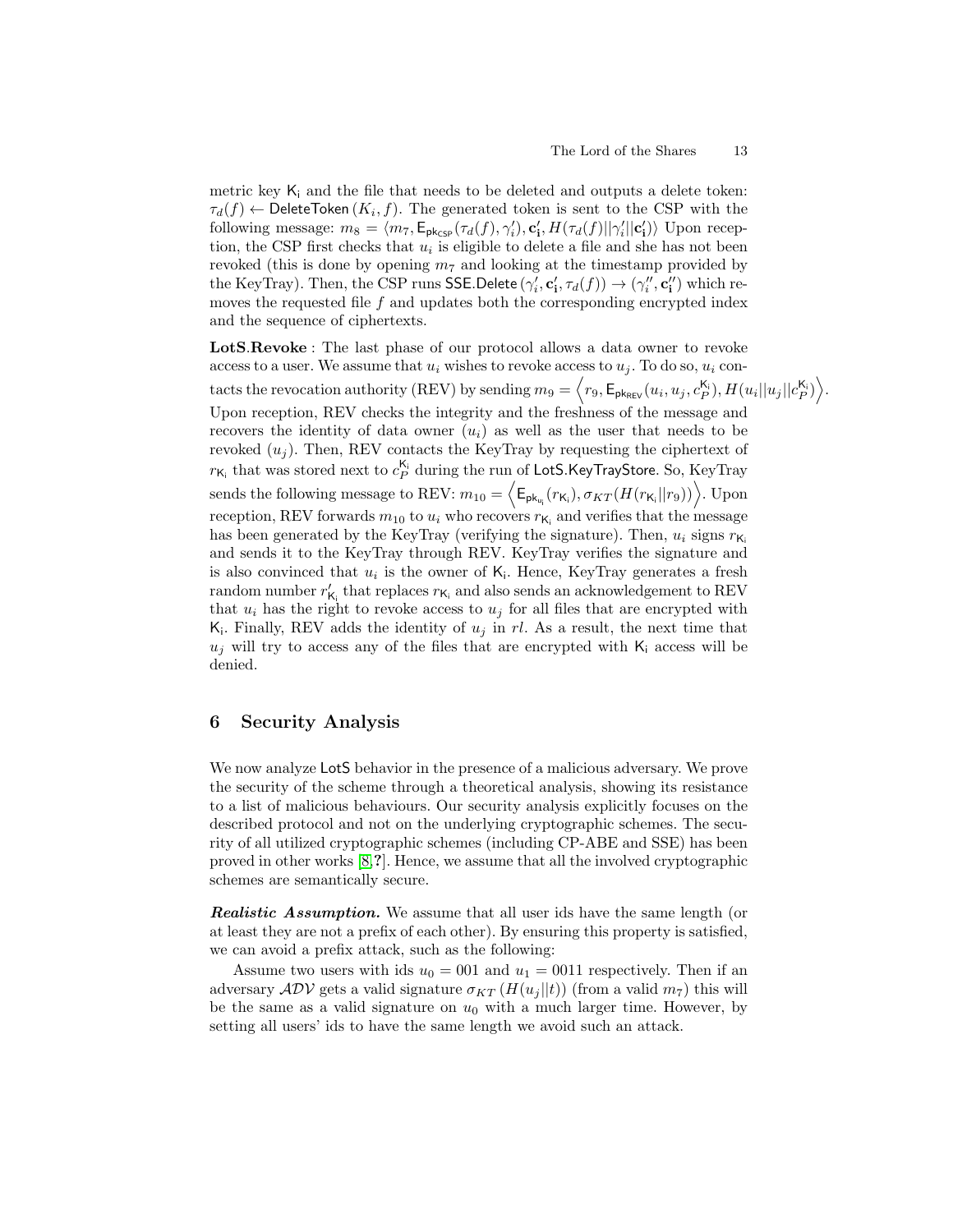Proposition 1 (Compromise Revoked Users). Let  $\mathcal{U}_{\mathsf{K}_i}$  be the set of all users that have been given access to  $K_i$  and  $\mathcal{R}_{K_i}$  the set of all users that their access to  $\mathsf{K}_i$  has been revoked. Assume an adversary  $\mathcal{ADV}$  corrupts n,  $n \leq |\mathcal{R}_{\mathsf{K}_i}|$  users out of those in the set  $\mathcal{R}_{K_i}$ . Then  $\mathcal{ADV}$  cannot infer any information about the files that have been encrypted with  $K_i$ .

*Proof.* Here, we consider the case where  $\mathcal{ADV}$  corrupts at least one user  $u_c \in \mathcal{R}_{\mathsf{K}_i}$ . In other words,  $ADV$  corrupts at least a user who in the past was eligible to use  $K_i$  and therefore she was able to decrypt all files from  $c_i$  that were encrypted with that key.  $ADV$  will try to use  $u_c$  in order to obtain the collection of ciphertexts c<sup>i</sup> and access the contents of the files.

ADV trying to access the content of any file in  $c_i$  can succeed if all the following conditions hold:

- a. Access the symmetric key  $K_i$  that used to encrypt the files;
- b. Successfully bypass the authentication of CSP during the LotS.Search phase; c. Access the latest ciphertexts list  $c_i^{fresh}$ .
- *Condition a* is always true. We know that  $u_c \in \mathcal{R}_{\mathsf{K}_i}$ . Therefore, at some point in the past  $u_c$  was member of  $\mathcal{U}_{\mathsf{K}_i}$ . Hence, we can safely assume that  $u_c$  was able to decrypt  $c_P^{\mathsf{K}_i}$  and recover  $\mathsf{K}_i$ .

- Condition b can only be true if the adversary convince the CSP that  $u_c \notin \mathcal{R}_{\mathsf{K}_i}$ . To do so, the adversary needs to generate a valid  $m_8$  messages that will also contain a fresh timestamp, say  $t_c$ , that will prove that  $u_c$  received access to  $\mathsf{K}_i$ recently and it is still active. Generating a valid  $m_8$  message can be done with the following two options:

- Replay Old Message: First, we consider the case were  $\mathcal{ADV}$  replays an older message  $m_7$  in order to generate a valid  $m_8$  that will allow her to bypass the checks of the CSP. To this end,  $ADV$  uses the following message that was received in the past:  $m_7 = \langle \mathsf{E}_{\mathsf{pk}_{\mathsf{CSP}}}(u_c, t), \sigma_{KT}(u_c||t)\rangle$ . This is a valid message that contains the identity of the corrupted user as well as a valid signature from the KeyTray. Then  $\mathcal{ADV}$  generates a fresh random number  $r_8^{'}$ and creates the message  $m_8 = \langle r'_8, m'_7, \sigma_j(m_7||r'_8) \rangle$  that is sent to the CSP. Even though the structure of the generated message is correct, the CSP will drop the connection since it will identify it as an old message. This is due to the fact that the timestamp t contained in  $m<sub>7</sub>$  has expired. Therefore, the CSP cannot be sure if  $u_c$ 's access right is still active. To bypass that,  $ADV$ will try to replace t with the current time  $t_c$ . To do so, the adversary will use pk<sub>CSP</sub> to generate  $\mathsf{E}_{\mathsf{pk}_{\mathsf{CSP}}}(u_c, t_c)$ , and replace the first part of  $m_7$ . However, the second part of the message has a signature from the KeyTray that contains the initial timestamp t. Replacing this with a valid signature on  $t_c$  fails due to the assumption of soundness of the signature scheme. Therefore,  $ADV$ will fail to bypass CSP's authentication.
- Impersonate a Legitimate User: The only remaining alternative for the adversary is to impersonate a legitimate user  $u_l$  from the set  $\mathcal{U}_{\mathsf{K}_i}$ . To do so,  $\mathcal{ADV}$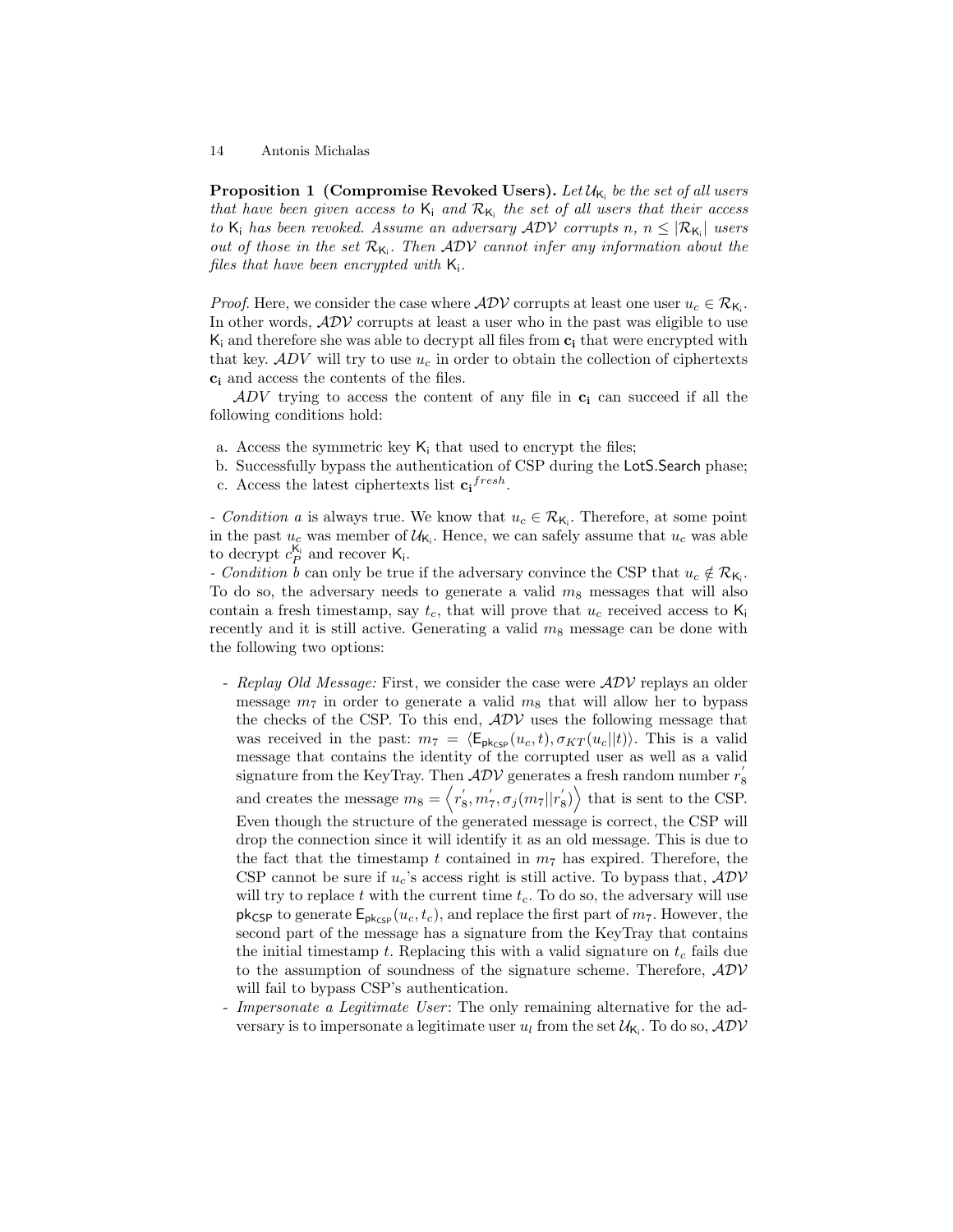overhears the communication between  $u_l$  and the CSP. By doing this,  $ADV$ intercepts the message  $m_8$  that  $u_l$  sent to the CSP. This message is fresh and contains an acceptable timestamp t. However, it also contains (in  $m<sub>7</sub>$ ) the identity of  $u_l$ . This will be used at the end of the LotS. Search phase where the CSP will use  $pk_{u_l}$  to encrypt the data that will be sent to the user. Therefore,  $\mathcal{ADV}$  will use pk<sub>CSP</sub> and will replace  $\mathsf{E}_{\mathsf{pk}_{\mathsf{CSP}}}(u_l, t)$  with  $\mathsf{E}_{\mathsf{pk}_{\mathsf{CSP}}}(u_c, t)$  we denote the new message as  $m_7^c$ . In addition to that, she will calculate  $\sigma_j(m_7^c||r_8)$  and will contact the CSP by sending the following:  $m_8 = \langle r_8, m_7^c, \sigma_j(m_7^c||r_8) \rangle$ . Upon reception, CSP will verify the first signature but will fail to verify the one that is included in  $m_7^c$ . This is due to the fact that  $\mathcal{ADV}$  had to change the identity of the legitimate user to  $u_c$  but she could not generate a valid signature on the new message. Hence, the attack will fail.

- *Condition c* cannot be true. This implies immediately from the exculpability of the previous attack. More precisely, in order for  $\mathcal{ADV}$  to access  $c_i^{fresh}$ , she needs to first bypass CSP's authentication. However, we showed that this is not  $\Box$  possible.  $\Box$ 

**Proposition 2** (Revoke Legitimate Users). Let  $u_i$  be the owner of data that has been encrypted with  $K_i$ . Additionally, let U the set of all users that have been given registered with the CSP and  $\mathcal{U}_{\mathsf{K}_i}$  be the set of all users that have been given access to K<sub>i</sub>. Assume an adversary  $ADV$  corrupts a user  $u_c, u_c \in \mathcal{U} \setminus \{u_i\}$ . Then  $\mathcal{ADV}$  cannot successfully revoke access to any  $u_l \in \mathcal{U}_{\mathsf{K}_i}$ .

*Proof.* Here, we consider the case where  $ADV$  corrupts a user  $u_c$  such that  $u_c \in \mathcal{U} \setminus \{u_i\}$ . The attack will be successful if  $\mathcal{ADV}$  manages to revoke access to data that has been encrypted with  $\mathsf{K}_i$  for a legitimate user  $u_l \in \mathcal{U}_{\mathsf{K}_i}$ . To do so,  $\mathcal{ADV}$  needs to run LotS.Revoke and convince REV that she is the data owner. Hence,  $ADV$  generates  $m_9^c = \left\langle r_9^c, \mathsf{E}_{\mathsf{pk}_{\mathsf{REV}}}(u_c, u_l, c_P^{\mathsf{K}_i}), H(u_c||u_j||c_P^{\mathsf{K}_i}) \right\rangle$  and sends it to REV. Upon reception, REV checks the integrity and the freshness of the message and recovers the identity of  $u_c$ , who is pretending to act as data owner, as well as the id of user that needs to be revoked  $u_l$ . Then, REV contacts the KeyTray by requesting the ciphertext of  $E_{pk_i}(r_{K_i})$  that was stored next to  $c_P^{K_i}$  $\left\langle \mathsf{E}_{\mathsf{pk}_{u_i}}(r_{\mathsf{K}_i}), \sigma_{KT}(H(r_{\mathsf{K}_i}||r_{9}^c)) \right\rangle$ . REV forwards  $m_{10}$  to  $u_c$  who fails to recover  $r_{\mathsf{K}_i}$ during the run of LotS.KeyTrayStore. So, REV will receive the following:  $m_{10} =$ since it is encrypted with  $u_i$ 's public key. Therefore,  $ADV$  will fail to prove that is the data owner and the attack will not succeed.

An alternative, would be that  $\mathcal{ADV}$  uses  $u_i$ 's id in  $m_9$ . More precisely,  $\mathcal{ADV}$ would send  $m_9^c = \left\langle r_9^c, \mathsf{E}_{\mathsf{pk}_{\mathsf{REV}}}(u_i, u_l, c_P^{\mathsf{K}_i}), H(u_i || u_j || c_P^{\mathsf{K}_i}) \right\rangle$  to REV. However, this case is identical to the previous one since  $c_P^{K_i}$  remains the same. Hence, KeyTray mapping will again identify  $u_i$  as the data owner.

Finally,  $u_c$  could bypass this step is either if she gains access to  $sk_i$  or by replacing  $c_P^{K_i}$  with  $c_P^{K_c}$ , where  $K_c$  is a key that has been generated by  $u_c$ . However, the first case is not possible since we have assumed that a private key is only known to its owner. Regarding the second case, this will only allow  $u_c$  to revoke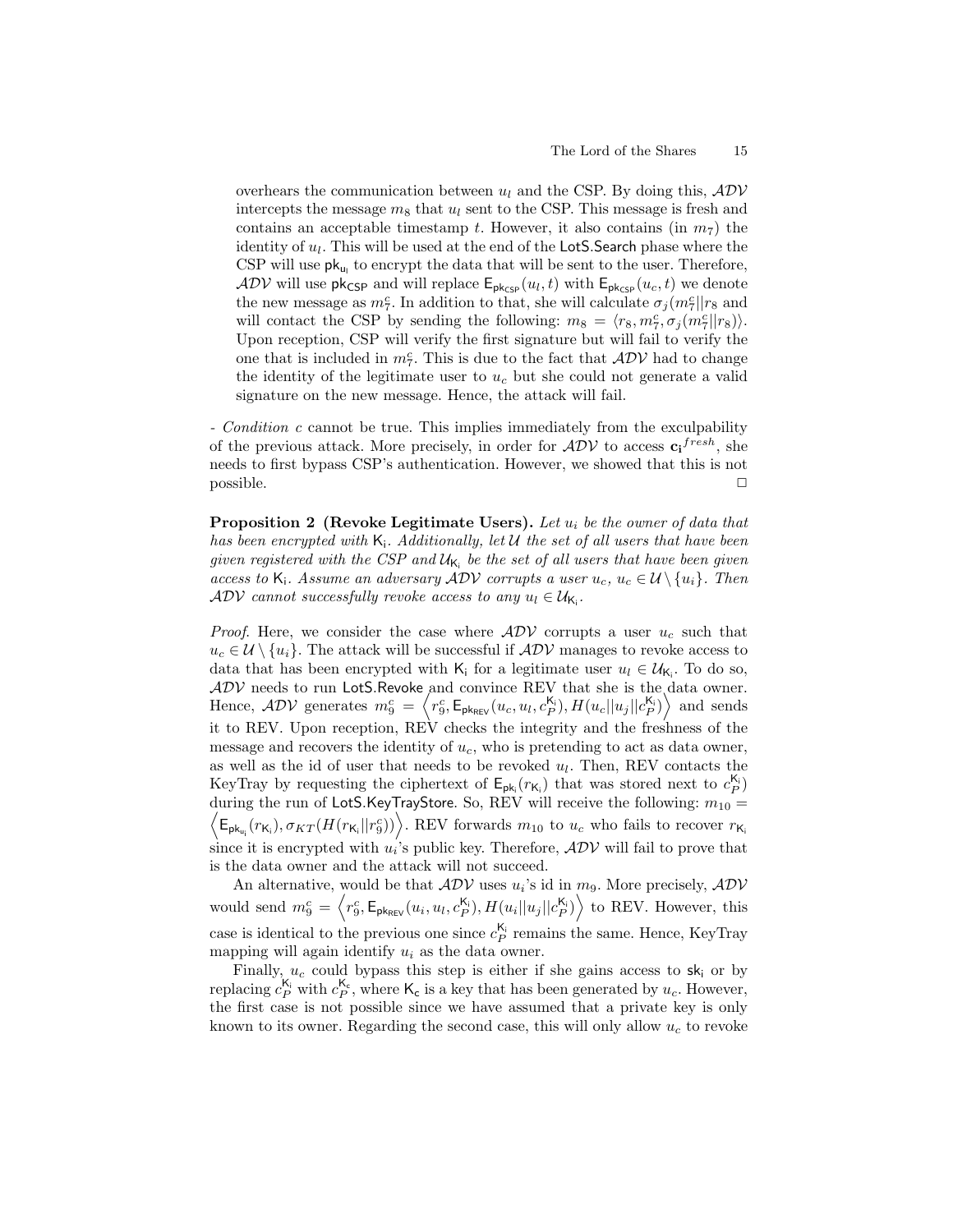$u_l$ 's access to data that  $u_c$  has generates. As a result, a corrupted user cannot revoke access to data that has not been encrypted and generated by her.  $\Box$ 

## 6.1 SGX Security

The security of LotS heavily depends on the use of Intel's SGX functionality. More precisely, we are using Intel SGX to create isolated environments and launch trusted entities that any third party would be able to attest and verify their integrity. In the next paragraphs, we provide some basic information regarding Intel SGX as well as the functionality that we are using in LotS .

Isolation. Intel Software Guard Extensions (SGX) is an extension to Intel's x86 design and allows the creation of isolated execution environments, called enclaves, in which small pieces of code can be executed in isolation from the rest of the system. Software developers can use Intel SGX enclaves to create trusted execution environments (TEEs) during OS execution. Such enclaves, rely for their security on the platform's trusted computing base (TCB) code and data loaded at initialization creation time, processor firmware and processor hardware. Program execution within an enclave is transparent to both the underlying operating system and other enclaves. Multiple mutually distrusting enclaves can operate on the platform. Enclaves operate in a dedicated memory area called the Enclave Page Cache (EPC) which in turn is a subset of Processor Reserved Memory (PRM). The PRM is a range of DRAM reserved by BIOS that cannot be accessed by system software or peripherals. Furthermore, EPCM is a data structure that contains a mapping between the enclave identities and the EPC pages that belong to them. This mapping is used by the CPU to verify enclave access to memory pages and prevent unauthorized access. The CPU firmware and hardware are the Root of Trust of an enclave. It prevents access to the memory segment of the enclave either by the platform operating system, other enclaves, or other external agents.

Attestation. Simply assuming that trustworthy software is executing on the target device is (in most cases) insufficient for a remote user to establish a trust relationship with the target platform. That is because remote users cannot know whether they are communicating with the intended software or a maliciously modified instance. Therefore, attestation is of central importance for trust establishment in a remote system. Attestation of a target can be performed either by a dedicated appraiser, or directly by the remote user. Users delegate trust (either directly or transitively) to an appraiser, which is an entity – generally a computer or a network – making a decision about one or more other targets. A target is a party (for example a computer system) about which an appraiser needs to make such a decision. Alternatively, a remote user can itself assume the appraiser role and attest the target using components that are part of it or under its control. As described in [\[11\]](#page-23-11) "Attestation is the activity of making a claim to an appraiser about the properties of a target by supplying evidence which supports that claim. An attester is a party performing this activity. An appraiser's decision-making process based on attested information is appraisal." The goal of an appraisal is to take a decision regarding the expected behavior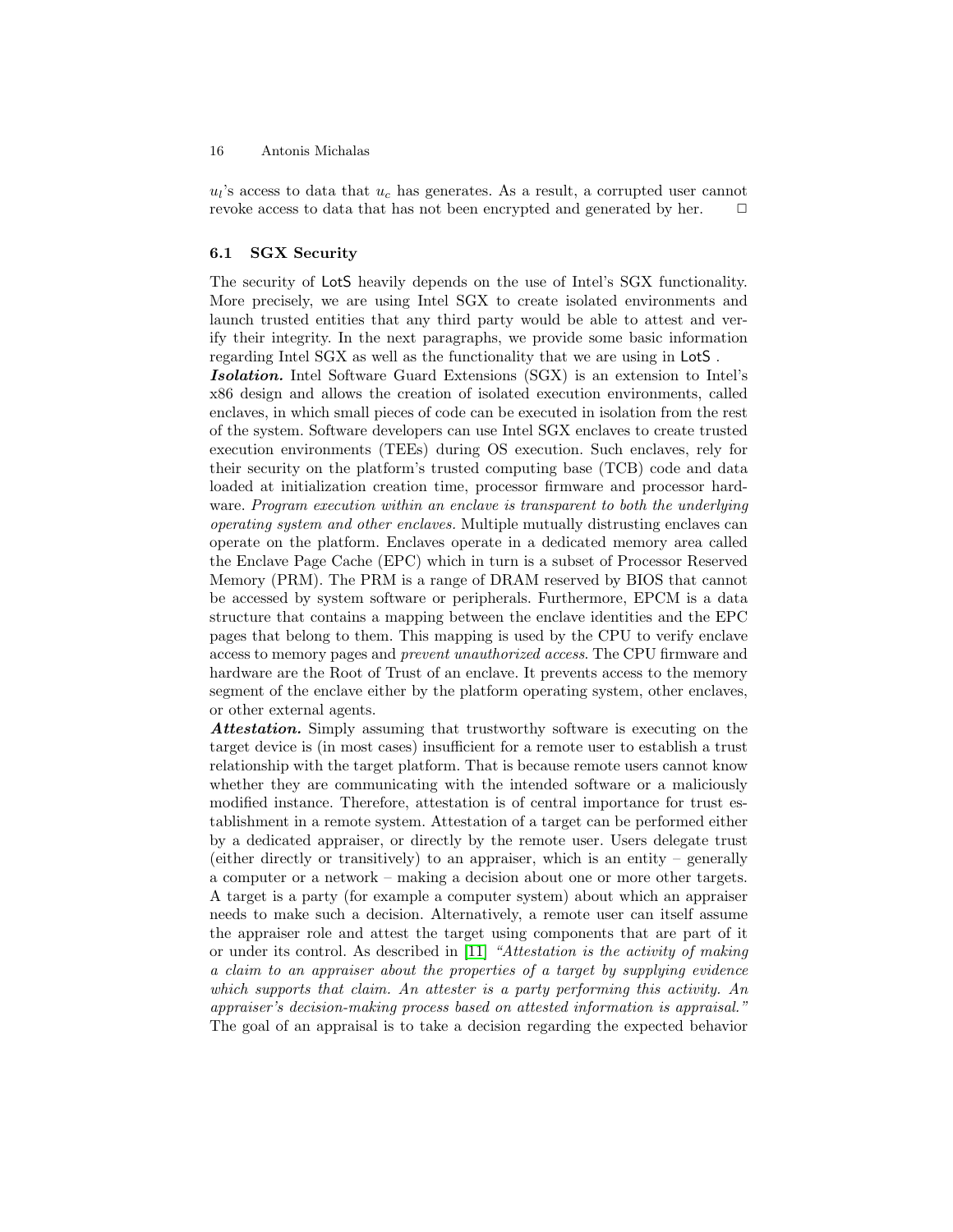of the target prior to establishing a trust relationship. This is done by collecting enough information about the target – such as hardware, software, and configuration data – in order to establish that the target is in an acceptable state or will not transfer to an unacceptable state after a trust relationship is established.

Attestation can be done either remotely or locally. The main idea of the remote attestation, is that any remote party can verify the integrity and the trustworthiness of a an entity. For a detailed description of a remote attestation protocol we refer reader to [\[20\]](#page-23-3). On the other hand, local attestation is taking place between two enclaves that are part of the same platform. In our case, we assume that each time two enclaves communicate with each other, they first run a local attestation protocol. For more information on how local attestation works, we refer reader to [\[14\]](#page-23-12).

# <span id="page-16-0"></span>7 Experimental Results

This section presents the implementation of the main parts of our protocol. More precisely, in order to prove the effectiveness of the protocol we conducted extensive experimental results even under conditions that can be considered as unrealistic (e.g. creating a key that is associated with a list of 1,000 attributes). These experiments allowed us to examine the behavior of the utilized encryption schemes under various scenarios (demanding, less demanding etc.) and argue about the overall applicability of our approach. As it is evident from the conducted experiments, the overall performance of the protocol proves that it can be used in real life scenarios and has the potential to considerably expand the cryptographic methods that we currently use in most of the existing online services.

Our experiments mainly aimed at analyzing the processing time of both utilized encryption schemes (ABE and SSE). In order to provide a well-rounded analysis that would also allow us to identify possible incongruities, we considered several scenarios to give a concrete picture of the performance of our approach. Our test bed for the cloud environment included a Dell PowerEdge R320 host connected on a Cisco Catalyst 2960 switch . Furthermore, we used Linux CentOS, kernel version 2.6.32-358.123.2.openstack.el6.x86 64 and the OpenStack IaaS platform<sup>[1](#page-16-1)</sup> (version Icehouse) using KVM virtualization support. For the client, all experiments were implemented on a Macbook Pro laptop with a 2.9 GHz Intel Core i5 processor and 8GB RAM.

#### 7.1 Ciphertext-Policy Attribute-Based Encryption

For the implementation of the ciphertext-policy attribute-based encryption, we used the library provided by Bethencourt et al. [\[8\]](#page-22-0). Furthermore, our experiments were implemented in Python 2.7.10.

<span id="page-16-1"></span><sup>1</sup> OpenStack project website: <https://www.openstack.org/>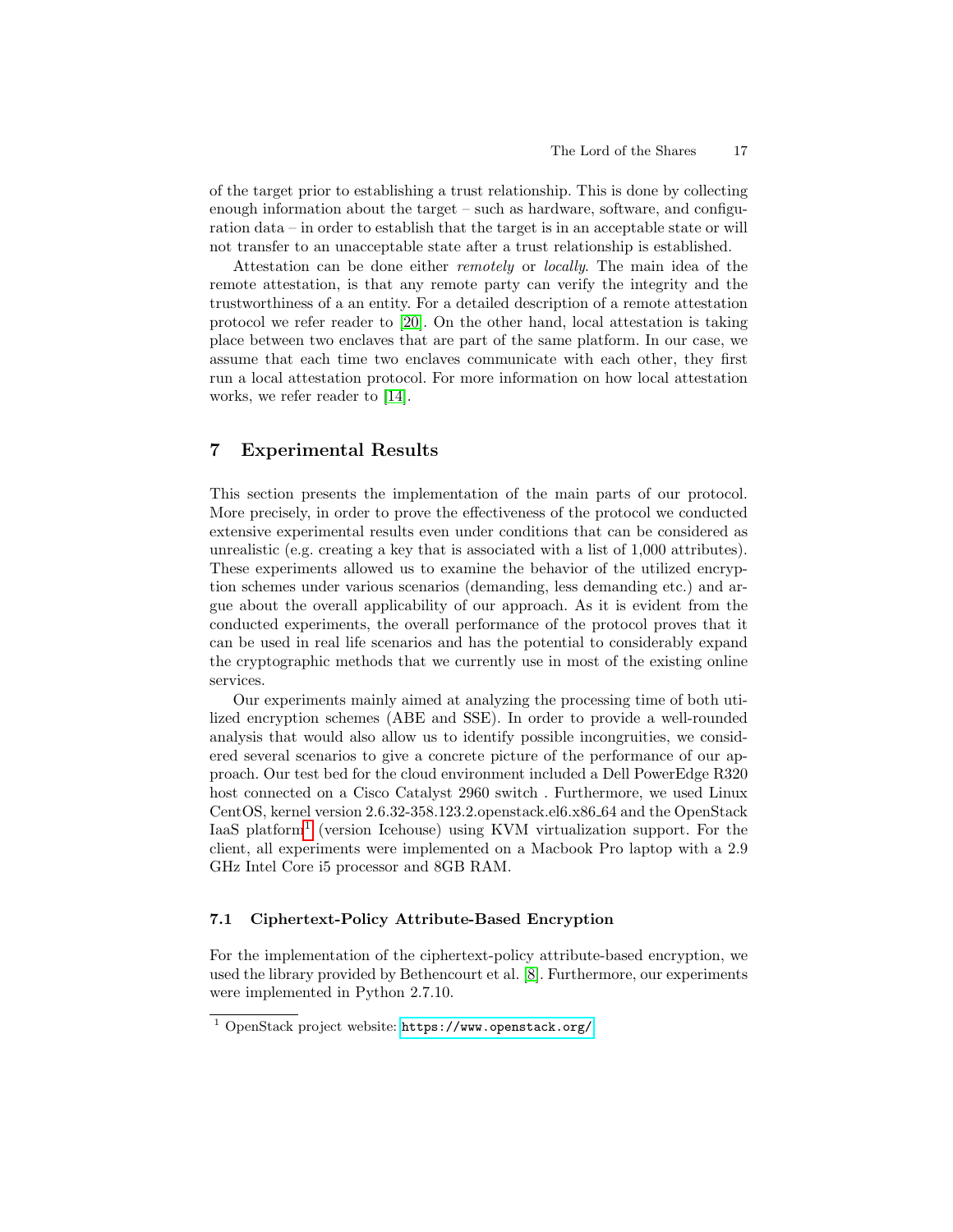**Setup Phase** The first phase of the experiments, was dedicated to measuring the time that is needed to generate a pair of keys for a master entity. This is part of the setup phase for our framework. Even though applications that will be based on our protocol or in general, applications that will be using an ABE scheme can run with the existence of a single master entity, it is common that more than one master entities will exist. Especially, in multi-cloud environments where several CSPs are connected to each other, one master entity can be generated for each CSP. Apart from that, depending on the security level that needs to be achieved, a master key pair might be generated for each data owner. Such an approach can also lead to a multi-authority ABE model as described in [\[10\]](#page-23-13). By doing this, someone could argue that the overall security of the system is increased since there is no single point of failure. However, it has been observed that in a multi-authority setting malicious adversaries may collude to successfully launch attacks based on information received by key components from different authorities. To cover all these cases, we ran an algorithm where up to 200 master key pairs were generated simultaneously. The result of the experiment is illustrated in Figure [1.](#page-17-0) As can be seen, the time needed to generate 200 master key pairs at the same time (e.g. during the setup phase of a large cloud environment) is less than 12 sec. Furthermore, the average time to generate just one pair of master keys (i.e. one single master entity) is 0.061 sec – which is considered as acceptable. Apart from that, as can be seen from Figure [1,](#page-17-0) the processing time is increasing almost linearly with the number of pairs that are generated.

<span id="page-17-0"></span>

Fig. 1: Generation of master public/private key pairs.

Users Key Generation The next phase of our experiments, focused on the generation of the users' keys. Since in ABE users' keys are associated with attributes, we first developed an algorithm for generating a list of attributes with different length. The generated attributes were of the form  $Attribute_1, \ldots,$ Attribute n. Furthermore, we wanted to use a mix of regular and numerical attributes. This would allow us to later on create more complex policies (e.g.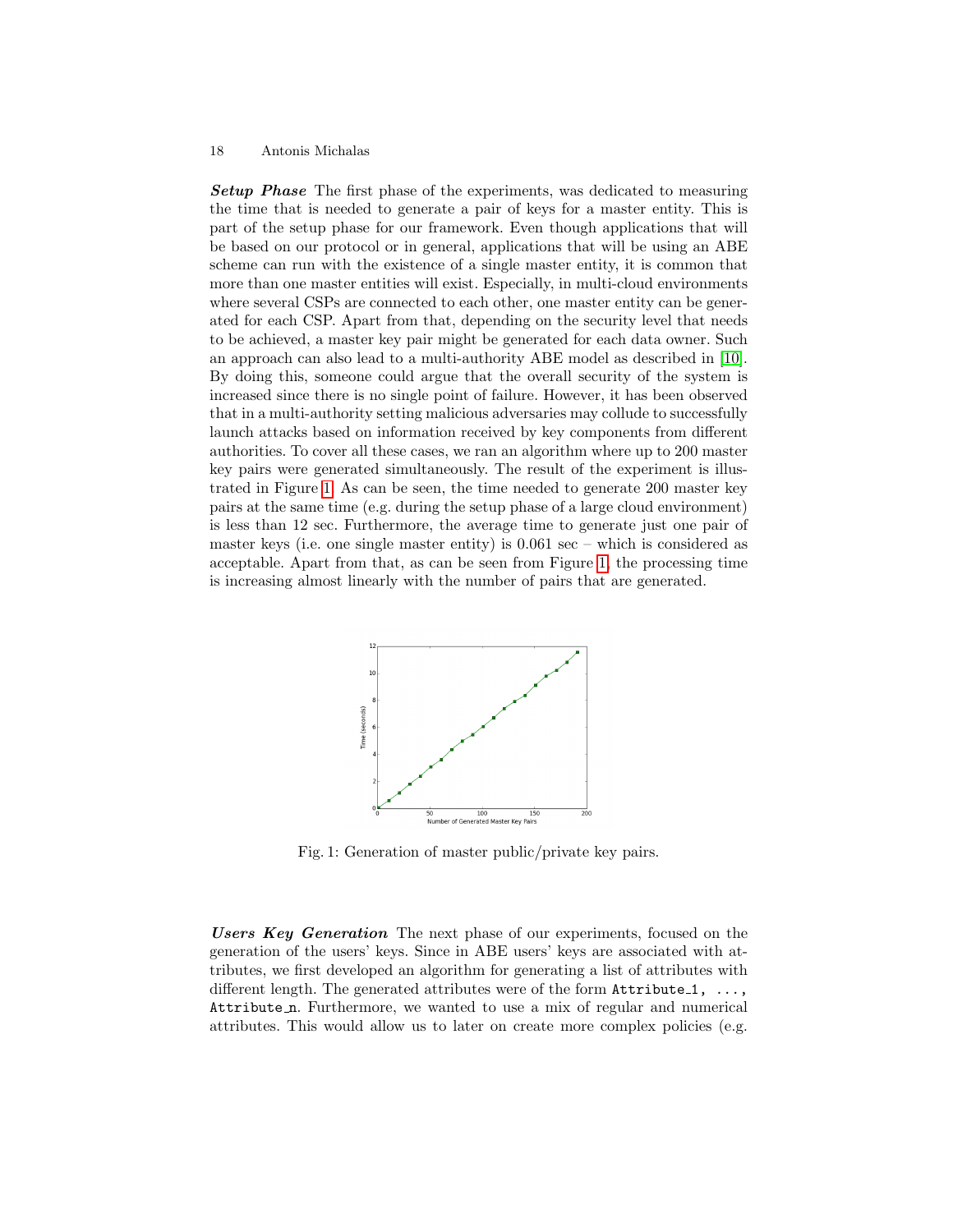check if a user is at least 21 years old) and thus give results that are closer to real world scenarios. Hence, we also used a list of numerical attributes. Then, we measured the processing time needed for the generation of a user key. Each of the generated keys was associated with a list of attributes of different length. More precisely, for every generated key we were increasing the number of associated attributes by one. Since we wanted to measure the overall processing time even under demanding circumstances, we created keys with up to 1000 attributes. This is considered enough even for very large organizations and/or publicly available online services where typically an abundance of information about users is stored. The results of this experiment are illustrated in Figure [2.](#page-18-0) As can be seen from the figure, the time for generating a key associated with 1000 attributes takes around 11 sec. However, this is considered as an extreme and not very likely case. However, generating a key that is associated with 100 attributes takes around 1.2 sec. This number of attributes is considered suitable for covering even complex cases where companies need to generate keys based on a wide variety of information. Hence, it is clear that the time needed in order to generate keys for a large number of users, while at the same time cover a long list of options (i.e. attributes), is realistic and does not prevent an organization from adopting such an approach.

<span id="page-18-0"></span>

Fig. 2: Generation of user key with up to 1000 attributes

Apart from measuring the processing time needed to generate keys, it was interesting to see how the size of the generated file is changing as the list of attributes that are associated with a key are increasing. Figure [3](#page-19-0) illustrates the results of this experiment. As we can see, the size of the generated file is increasing precisely linear with the number of attributes. A key that is associated with only one attribute has a size of 412 bytes on the disk, while the size of a key with 10 attributes is increasing to 3KB. Furthermore, a key associated with 100 attributes has a size of 28KB on the disk while in the extreme case where a key is associated with 1000 attributes the size is increasing to 278KB.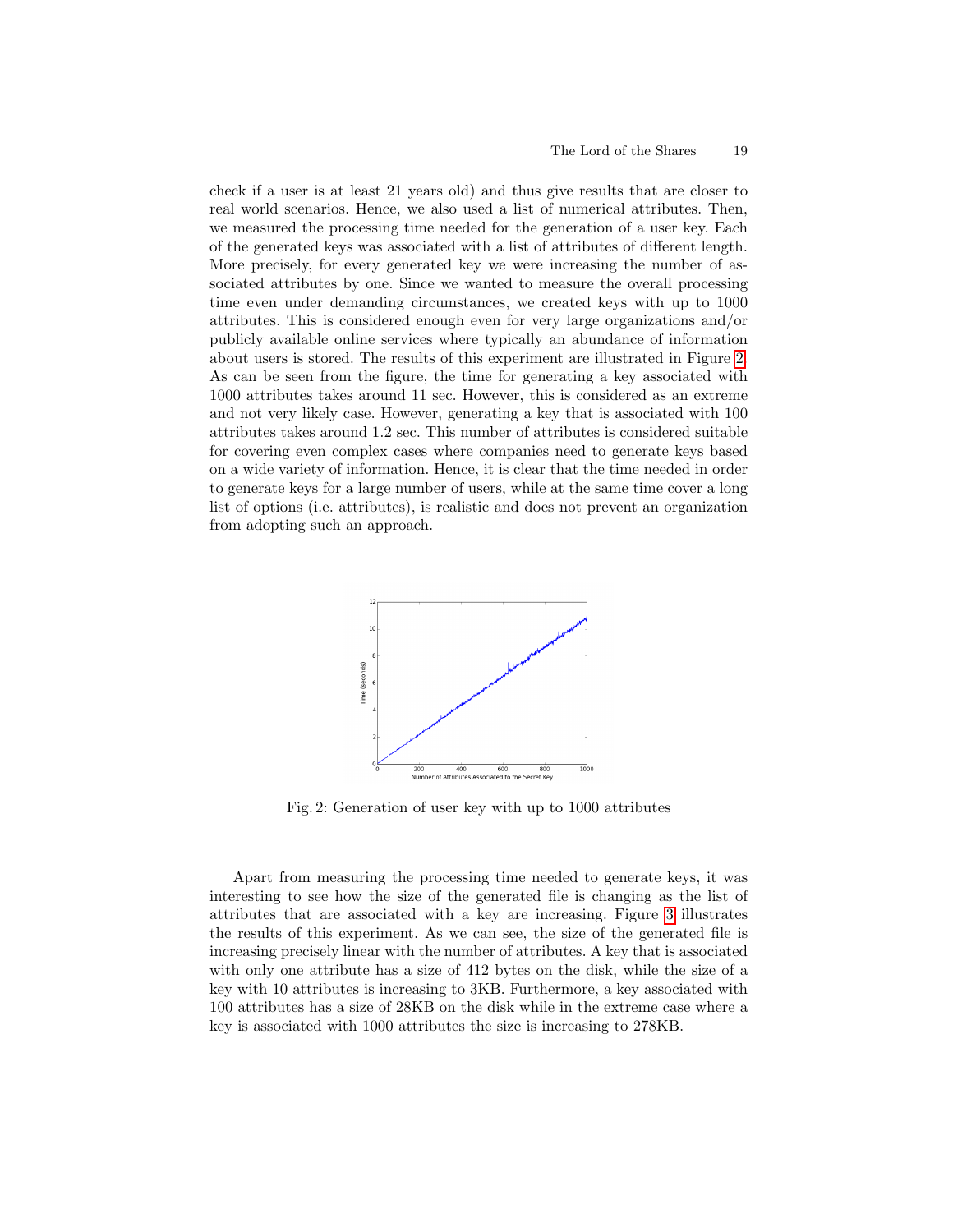<span id="page-19-0"></span>

Fig. 3: Disk size of the key as the number of attributes is increasing

**Encryption & Decryption** The last part of the ABE experiments, was to measure both the encryption and decryption time. Recall that our protocol is only using ABE to encrypt a symmetric key and not other files that are stored in the cloud. Thus, we only ran experiments where we were encrypting a symmetric key with different policies and decrypting the generated ciphertext with keys that are associated with a different number of attributes. Moreover, we used access policies of different structure in order to measure the performance of the decryption not only when all conditions need to be fulfilled (most demanding case) but also when a random number of attributes is needed to satisfy the underlying policy.

<span id="page-19-1"></span>

Fig. 4: Encryption

During our first experiment we used access policies of the type 'Attribute 1 AND Attribute 2 AND ...AND Attribute  $n'$  as in [\[15\]](#page-23-2) and [\[6\]](#page-22-3). This policy is considered as the most demanding case since all  $n$  attributes are required for successful decryption. We say that such a policy is of size  $n$ . Figure [4](#page-19-1) shows the encryption time needed to encrypt a file with a policy of size up to 1000.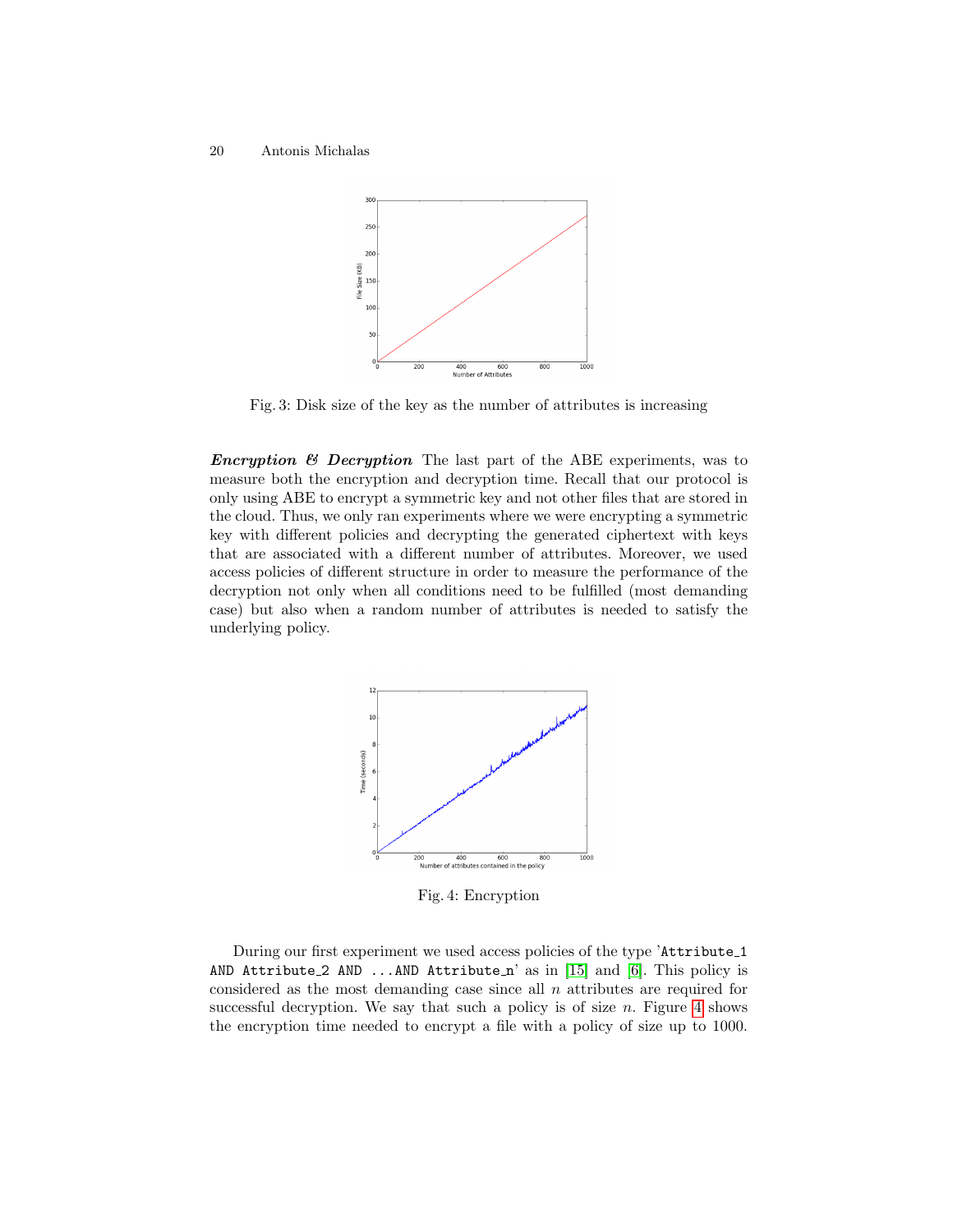Figure [5,](#page-20-0) shows the time needed to decrypt that file by using a key with up to 1000 number of attributes where all were required to satisfy the policy. As can be seen from Figure ?? the time to encrypt and decrypt a file also depends on the particular attributes available and the size of the policy. More precisely, the time needed to encrypt a file with a policy of size 1000 is around 11 sec while the time needed to decrypt the same file is 4.5 sec. However, having such a long attribute list is not considered as a realistic scenario. Hence, the results show that using the proposed scheme to encrypt and decrypt a file of small size (in our case only a symmetric key) does not put any real burden to the overall performance of the protocol.

<span id="page-20-0"></span>

Fig. 5: Decryption

The second experiment of this phase aimed at analyzing the behavior of the underlying CP-ABE scheme under a randomly generated policy that contained a mix of regular and numerical attributes as well as conditions like the following: 2 of (age > 35, Attribute x, sysadmin). This condition, requires that at least two of the attributes in the parenthesis will be satisfied by the attributes associated with the key of the user that is trying to decrypt a file. Figure [6](#page-21-0) shows the time needed to decrypt a file with a policy size up to 1000 but generated in a random way (i.e. not all attributes were needed to satisfy the policy). As it is evident from the graph, the decryption time varies a lot and it is not linear. This was to be expected since in most cases not all attributes of a key would be needed to satisfy the policy associated with the ciphertext. Additionally, there were many cases where a ciphertext with a policy size  $i$  needed less time for decryption than a ciphertext with policy size j, where  $i > j$ . This was something that we were expecting since in contrast to the previous case where all attributes of the key were needed to satisfy the policy, here only a subset of the total attributes was required. Thus, during the decryption process the policy was satisfied earlier. Finally, from this experiment we can see that on average, decryption time is much less compared to the previous case where all attributes needed to satisfy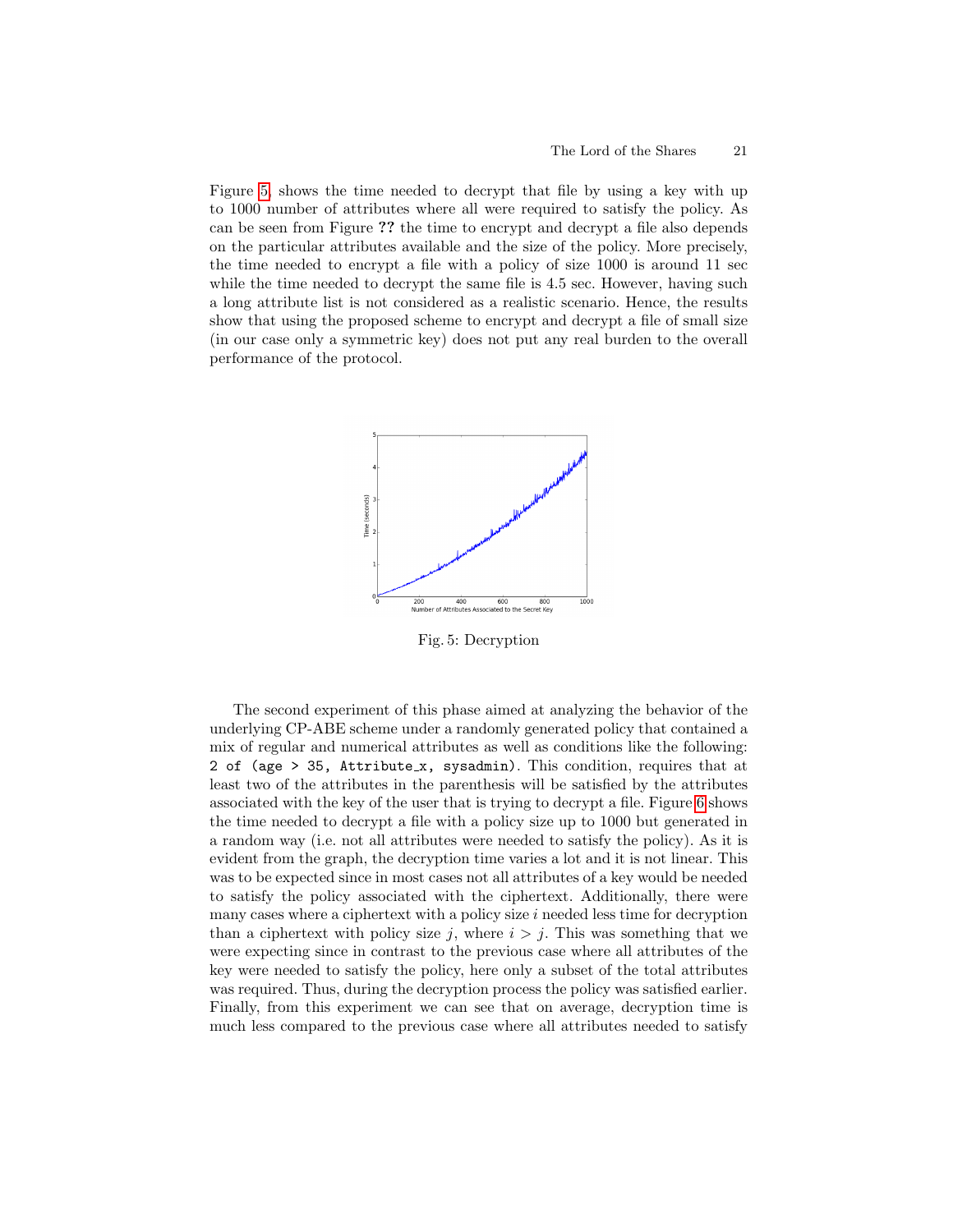<span id="page-21-0"></span>the policy. Hence, we can safely conclude that the decryption time even when large policies are used maintains reasonable running times.



Fig. 6: Decryption of ciphertext associated with a random policy

As a conclusion, it is clear that both encryption and decryption run in a predictable amount of time based on the number of attributes in a key or leaves in a policy tree. Moreover, the performance of these functions depends on the specific policy of the ciphertext as well as on the attributes available in user's private key. Furthermore, the overall performance of these operations can be improved by optimizing the way we generate policies. However, we leave this as a future study. Most importantly, from these experiments it is evident that the overhead remains at acceptable levels while at the same time large private keys and policies are possible in practice while maintaining reasonable running times.

## 7.2 Symmetric Searchable Encryption

For the needs of our protocol, we also implemented a Searchable Encryption Scheme on top of a Blind Storage System as proposed in [\[19\]](#page-23-14). This part of the experiments was implemented in standard  $C++$  using the Boost [\[2\]](#page-22-4), Crypto++ [\[3\]](#page-22-5) and CurlPP [\[7](#page-22-6)[,4\]](#page-22-7) libraries. Moreover, to test the overall performance of the underlying SSE scheme, we used files of different size and structure. To this end, we selected random data from the Enron dataset [\[5\]](#page-22-8). Our experiments on the SSE scheme were focused on two main aspects:  $(1)$  Indexing and uploading files and (2) Searching for a specific keyword.

**Index & Upload** The Enron test set consists of a large number of ASCII files with each file only consisting of a few bytes but each file occupies an integral multiple of the block size. In our experiments, we indexed and uploaded files of a total size up to 4 MB. This, resulted to a set of almost 1400 files from the selected dataset. The total time needed for both indexing and uploading was 1054 sec. However, this result corresponds to a rather large number of files.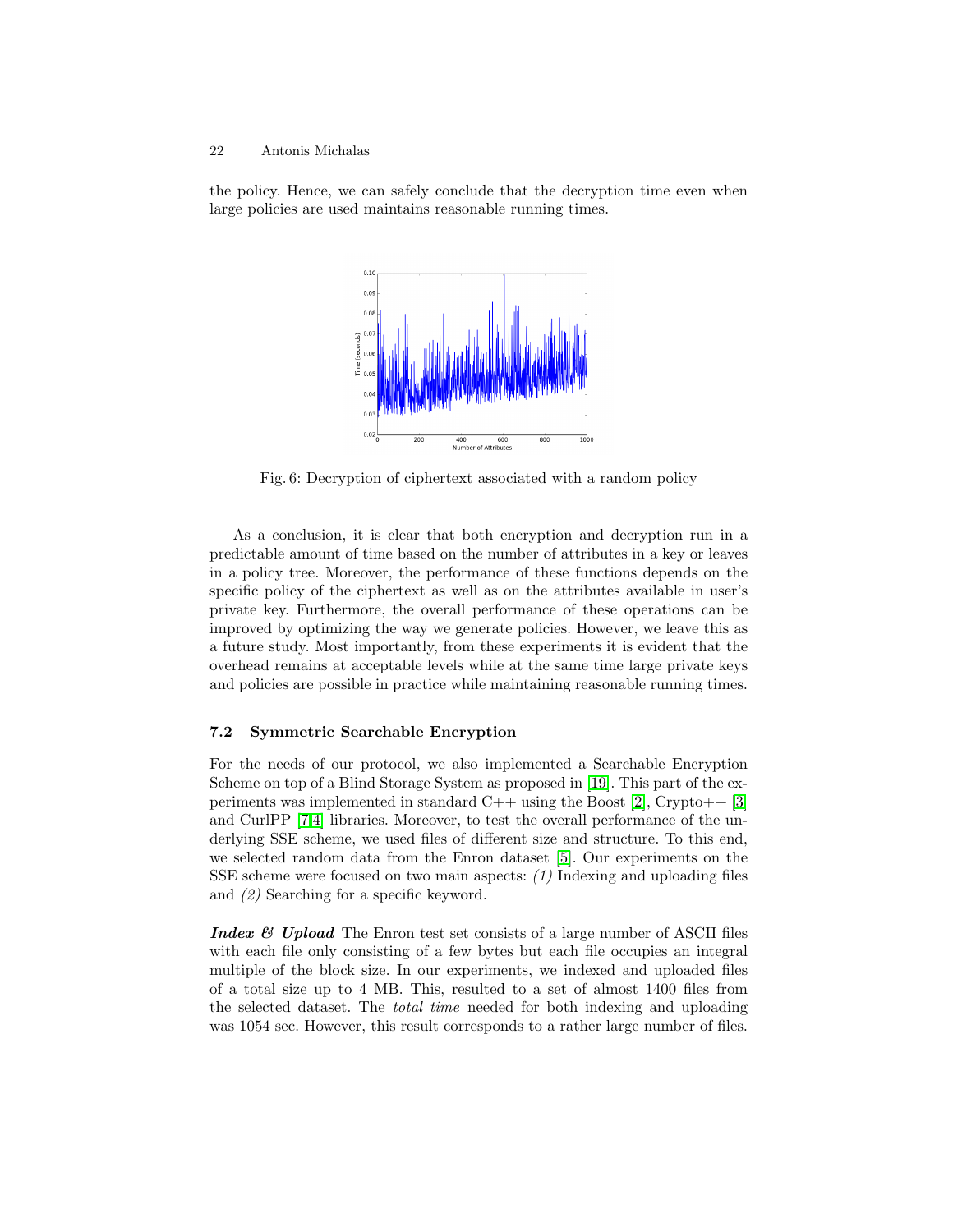Therefore, we also ran the same experiment with 250 files resulting in a net total size of approximately 1 MB. In that case, our experiment indicated a the total execution time of 350 sec.

Keyword Search During this phase, we measured the execution time for finding all files that contained the word "the" in our dataset. Searching for a specific keyword is merely comparable with downloading the corresponding index file. We ran the search algorithm for the files that we uploaded earlier. The results, indicated that the total execution time for finding all the files that contained the specified keyword was less than 0.6 sec.

# <span id="page-22-1"></span>8 Conclusion

In this paper, we proposed  $\textsf{LotS}$  – a protocol for secure and privacy-preserving data sharing in a cloud environment. LotS is based on Ciphertext-Policy Attribute-Encryption and Symmetric Searchable Encryption. The described protocol used the advantages of both techniques and can be seen as an independent contribution to the field of hybrid encryption. The offered solution allows cloud users to encrypt files based on an SSE scheme while using a CP-ABE scheme to control their access rights and securely remove access to a file without having to decrypt and re-encrypt the original data. Finally, we believe that this work can pave the way for privacy-preserving data sharing between different organizations that are using separate and completely distinct cloud platforms. Hence, one of our main future goals is to test LotS in a multi-cloud environment. We hope that this has the potential to solve important problems, such as how a patient that is for example travelling and is in a critical health condition, can share her medical history with (authorized) doctors of a different country.

# References

- <span id="page-22-2"></span>1. In: Financial Cryptography and Data Security, Lecture Notes in Computer Science, vol. 6054 (2010)
- <span id="page-22-4"></span>2. Boost c++ libraries (8 2014), <http://www.boost.org/>
- <span id="page-22-5"></span>3. Crypto++ library (11 2015), <https://www.cryptopp.com/>
- <span id="page-22-7"></span>4. curl and libcurl (12 2015), <http://curl.haxx.se/>
- <span id="page-22-8"></span>5. Enron email dataset (5 2015), <https://www.cs.cmu.edu/~enron/>
- <span id="page-22-3"></span>6. Agrawal, S., Chase, M.: Fame: Fast attribute-based message encryption. In: Proceedings of the 2017 ACM SIGSAC Conference on Computer and Communications Security. pp. 665–682. CCS '17, ACM, New York, NY, USA (2017). [https://doi.org/10.1145/3133956.3134014,](https://doi.org/10.1145/3133956.3134014) [http://doi.acm.org/10.1145/](http://doi.acm.org/10.1145/3133956.3134014) [3133956.3134014](http://doi.acm.org/10.1145/3133956.3134014)
- <span id="page-22-6"></span>7. Barrette-LaPierre, J.P.: curlpp (5 2015), <http://www.curlpp.org/>
- <span id="page-22-0"></span>8. Bethencourt, J., Sahai, A., Waters, B.: Ciphertext-policy attribute-based encryption. In: Proceedings of the 2007 IEEE Symposium on Security and Privacy. pp. 321–334. SP '07, IEEE Computer Society, Washington, DC, USA (2007). [https://doi.org/10.1109/SP.2007.11,](https://doi.org/10.1109/SP.2007.11) <http://dx.doi.org/10.1109/SP.2007.11>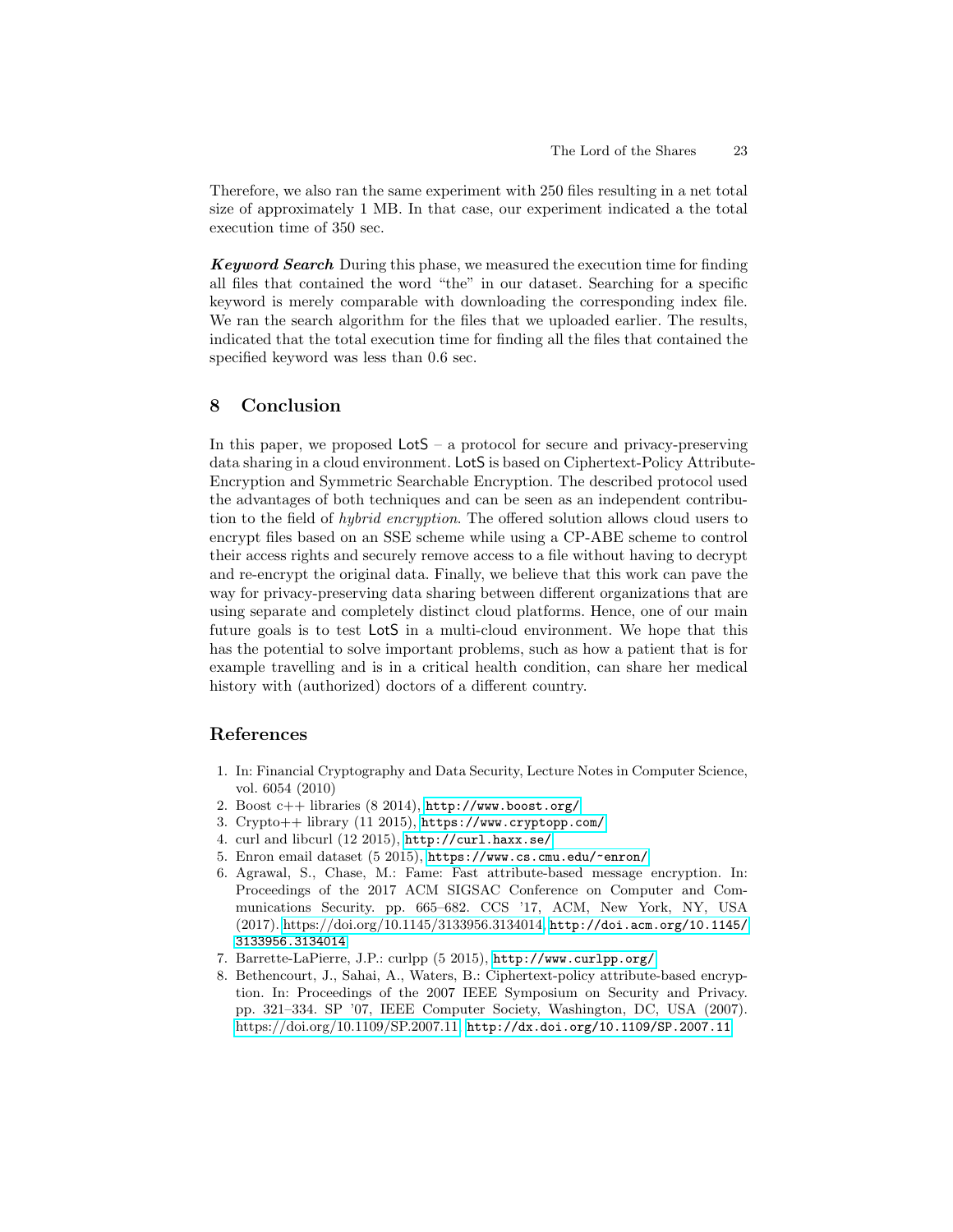- 24 Antonis Michalas
- <span id="page-23-7"></span>9. Boldyreva, A., Goyal, V., Kumar, V.: Identity-based encryption with efficient revocation. In: Proceedings of the 15th ACM Conference on Computer and Communications Security. pp. 417–426. CCS '08, ACM, New York, NY, USA (2008). [https://doi.org/10.1145/1455770.1455823,](https://doi.org/10.1145/1455770.1455823) [http://doi.acm.org/10.1145/](http://doi.acm.org/10.1145/1455770.1455823) [1455770.1455823](http://doi.acm.org/10.1145/1455770.1455823)
- <span id="page-23-13"></span>10. Chase, M.: Multi-authority attribute based encryption. In: Proceedings of the 4th Conference on Theory of Cryptography. pp. 515–534. TCC'07, Springer-Verlag, Berlin, Heidelberg (2007), [http://dl.acm.org/citation.cfm?](http://dl.acm.org/citation.cfm?id=1760749.1760787) [id=1760749.1760787](http://dl.acm.org/citation.cfm?id=1760749.1760787)
- <span id="page-23-11"></span>11. Coker, G., Guttman, J., Loscocco, P., Herzog, A., Millen, J., O' Hanlon, B., Ramsdell, J., Segall, A., Sheehy, J., Sniffen, B.: Principles of remote attestation. Int. J. Inf. Secur. 10(2), 63–81 (Jun 2011). [https://doi.org/10.1007/s10207-011-](https://doi.org/10.1007/s10207-011-0124-7) [0124-7,](https://doi.org/10.1007/s10207-011-0124-7) <http://dx.doi.org/10.1007/s10207-011-0124-7>
- <span id="page-23-9"></span>12. Costan, V., Devadas, S.: Intel sgx explained. Cryptology ePrint Archive, Report 2016/086 (2016), <https://eprint.iacr.org/2016/086>
- <span id="page-23-10"></span>13. Dolev, D., Yao, A.C.: On the security of public key protocols. Information Theory, IEEE Transactions on 29(2) (1983)
- <span id="page-23-12"></span>14. Fisch, B., Vinayagamurthy, D., Boneh, D., Gorbunov, S.: Iron: Functional encryption using intel sgx. In: Proceedings of the 2017 ACM SIGSAC Conference on Computer and Communications Security. pp. 765–782. CCS '17, ACM, New York, NY, USA (2017). [https://doi.org/10.1145/3133956.3134106,](https://doi.org/10.1145/3133956.3134106) [http://doi.acm.org/10.](http://doi.acm.org/10.1145/3133956.3134106) [1145/3133956.3134106](http://doi.acm.org/10.1145/3133956.3134106)
- <span id="page-23-2"></span>15. Green, M., Hohenberger, S., Waters, B.: Outsourcing the decryption of abe ciphertexts. In: Proceedings of the 20th USENIX Conference on Security. pp. 34–34. SEC'11 (2011)
- <span id="page-23-0"></span>16. Kamara, S., Papamanthou, C., Roeder, T.: Dynamic searchable symmetric encryption. pp. 965–976 (2012)
- <span id="page-23-5"></span>17. Michalas, A., Dowsley, R.: Towards trusted ehealth services in the cloud. In: 2015 IEEE/ACM 8th International Conference on Utility and Cloud Computing (UCC). pp. 618–623 (Dec 2015).<https://doi.org/10.1109/UCC.2015.108>
- <span id="page-23-6"></span>18. Michalas, A.: Sharing in the rain: Secure and efficient data sharing for the cloud. In: Proceedings of the 11th IEEE International Conference for Internet Technology and Secured Transactions (ICITST-2016). IEEE (2016)
- <span id="page-23-14"></span>19. Naveed, M., Prabhakaran, M., Gunter, C.A.: Dynamic searchable encryption via blind storage. pp. 639–654 (2014).<https://doi.org/10.1109/SP.2014.47>
- <span id="page-23-3"></span>20. Paladi, N., Gehrmann, C., Michalas, A.: Providing user security guarantees in public infrastructure clouds. IEEE Transactions on Cloud Computing 5(3), 405– 419 (July 2017).<https://doi.org/10.1109/TCC.2016.2525991>
- <span id="page-23-4"></span>21. Paladi, N., Michalas, A., Gehrmann, C.: Domain based storage protection with secure access control for the cloud. In: Proceedings of the 2014 International Workshop on Security in Cloud Computing. ASIACCS '14, ACM, New York, NY, USA (2014)
- <span id="page-23-8"></span>22. Sahai, A., Seyalioglu, H., Waters, B.: Dynamic credentials and ciphertext delegation for attribute-based encryption. In: Proceedings of the 32Nd Annual Cryptology Conference on Advances in Cryptology — CRYPTO 2012 - Volume 7417. pp. 199–217 (2012)
- <span id="page-23-1"></span>23. Sahai, A., Waters, B.: Fuzzy identity-based encryption. In: Proceedings of the 24th Annual International Conference on Theory and Applications of Cryptographic Techniques. pp. 457–473. EUROCRYPT'05 (2005)